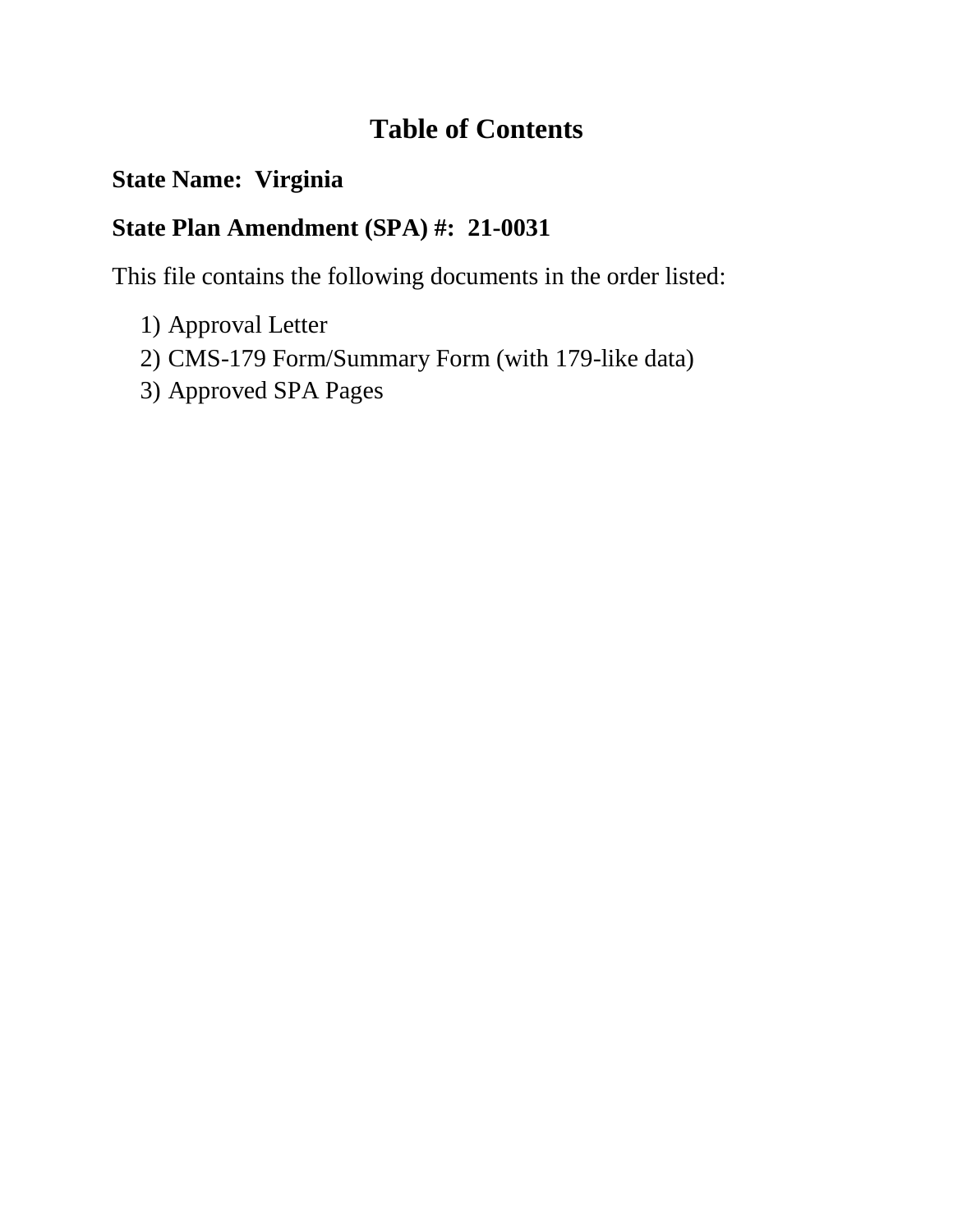

Medicaid and CHIP Operations Group

December 14, 2021

Karen Kimsey, Director Department of Medical Assistance Services 600 East Broad Street, Suite 1300 Richmond, VA 23219

RE: Virginia State Plan Amendment 21-0031

Dear Ms. Kimsey:

The Centers for Medicare & Medicaid Services (CMS) has reviewed Virginia's Medicaid State Plan Amendment (SPA) submitted under transmittal number (TN) 21-0031, Removal of Outdated Substance Use Disorder, Behavioral Health, and Intellectual Disability (formerly, "Mental Retardation") Case Management Utilization Review Language.

This amendment proposes to allow the Virginia Department of Medical Assistance Services (DMAS) to remove outdated substance use disorder, behavioral health, and intellectual disability case management utilization review language from the state plan.

We conducted our review of your submittal according to statutory requirements in Title XIX of the Social Security Act and implementing regulations. This letter is to inform you that Virginia Medicaid SPA 21-0031 was approved on December 14, 2021 with an effective date of October 1, 2021. Enclosed are the approved SPA pages and signed CMS-179 form.

If you have any questions, please contact Margaret Kosherzenko at 215-861-4288 or via email at [Margaret.Kosherzenko@cms.hhs.gov.](mailto:Margaret.Kosherzenko@cms.hhs.gov) 

Sincerely,

Digitally signed by James G. Scott -S Date: 2021.12.15 09:51:43 -06'00'

James G. Scott, Director Division of Program Operations

Enclosures

cc: Emily McClellan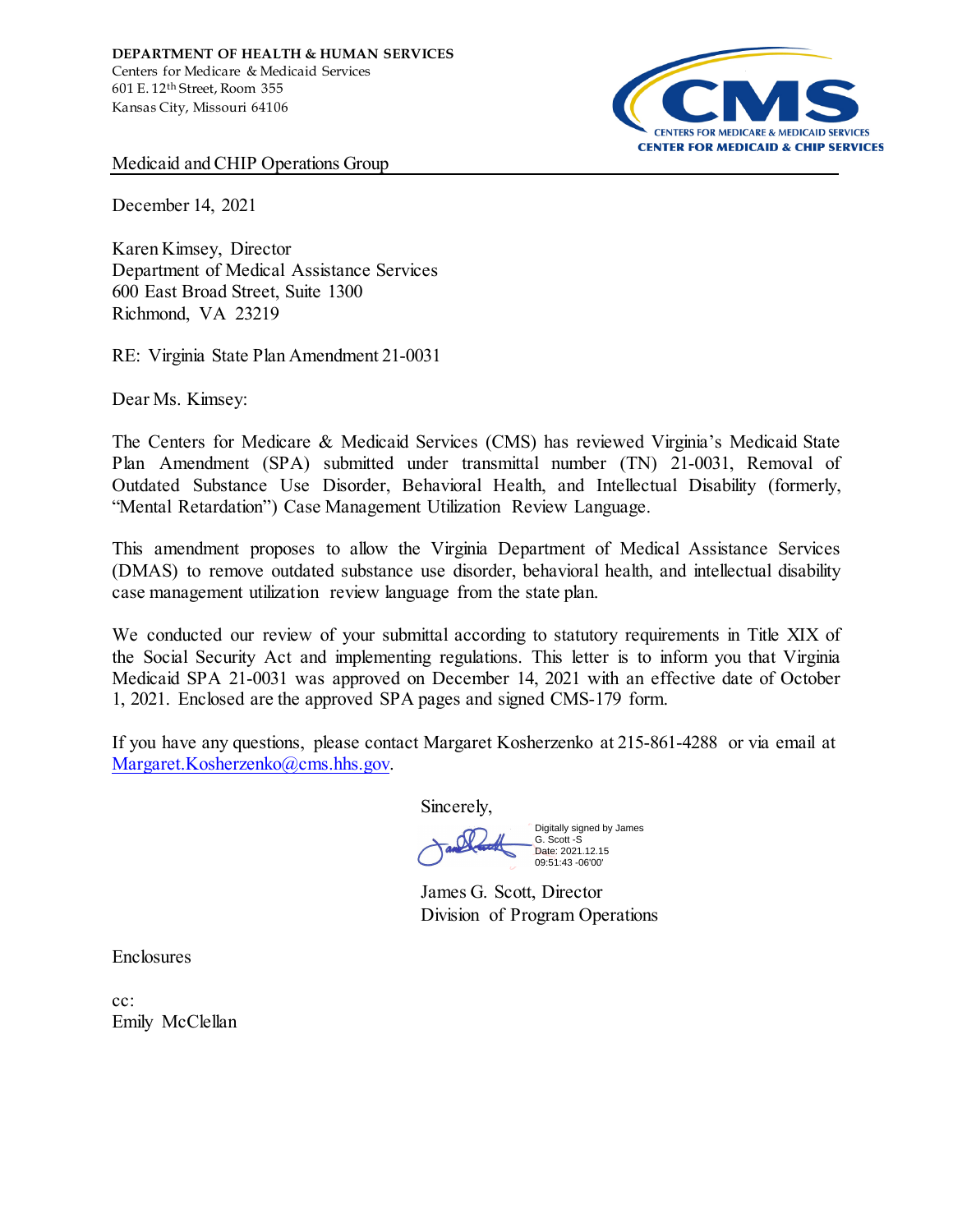|                                                                                                  | 2. STATE<br>1. TRANSMITTAL NUMBER                               |
|--------------------------------------------------------------------------------------------------|-----------------------------------------------------------------|
| TRANSMITTAL AND NOTICE OF APPROVAL OF<br><b>STATE PLAN MATERIAL</b>                              | $ 2\rangle$<br>3<br>l 1<br>$\bf{0}$<br>Virginia                 |
| <b>FOR: CENTERS FOR MEDICARE &amp; MEDICAID SERVICES</b>                                         | 3. PROGRAM IDENTIFICATION: TITLE XIX OF THE SOCIAL              |
|                                                                                                  | SECURITY ACT (MEDICAID)                                         |
| TO: REGIONAL ADMINISTRATOR                                                                       | 4. PROPOSED EFFECTIVE DATE                                      |
| CENTERS FOR MEDICARE & MEDICAID SERVICES<br>DEPARTMENT OF HEALTH AND HUMAN SERVICES              | 10/1/2021                                                       |
| 5. TYPE OF PLAN MATERIAL (Check One)                                                             |                                                                 |
| $\Box$ NEW STATE PLAN<br>H<br>AMENDMENT TO BE CONSIDERED ASNEW PLAN<br>AMENDMENT                 |                                                                 |
| COMPLETE BLOCKS 6 THRU 10 IF THIS IS AN AMENDMENT (Separate transmittal for each amendment)      |                                                                 |
| 6. FEDERAL STATUTE/REGULATION CITATION                                                           | 7. FEDERAL BUDGET IMPACT<br>$\sqrt{0}$<br>a. FFY 2021           |
| 42 CFR 456                                                                                       | b. FFY 2022<br>S <sup>0</sup>                                   |
| 8. PAGE NUMBER OF THE PLAN SECTION OR ATTACHMENT                                                 | 9. PAGE NUMBER OF THE SUPERSEDED PLAN SECTION                   |
| Attachment 3.1C, revised pages 11, 12, 12.1, 12.2,                                               | OR ATTACHMENT (If Applicable)                                   |
| 12.3, 12.4, 12.5, 12.6, 29, 30, 31, 32, 33, 34,<br>35, 36, 37, 37.1, 38, 38.1, 38.2, 38.3, 38.4, | Same as box #8.                                                 |
| 38.5, 38.6, 38.7, 38.8, 38.9, 38.10, 38.11,                                                      |                                                                 |
| 38.12, 38.13, 38.14, 38.15, 38.16, 38.17                                                         |                                                                 |
| 10. SUBJECT OF AMENDMENT                                                                         |                                                                 |
| Removal of Outdated SUD, BH, and ID (formerly "MR") Case Management UR Language                  |                                                                 |
|                                                                                                  |                                                                 |
| 11. GOVERNOR'S REVIEW (Check One)                                                                |                                                                 |
| GOVERNOR'S OFFICE REPORTED NO COMMENT                                                            | OTHER, AS SPECIFIED<br>$\mathbf{X}$                             |
| COMMENTS OF GOVERNOR'S OFFICE ENCLOSED                                                           |                                                                 |
| NO REPLY RECEIVED WITHIN 45 DAYS OF SUBMITTAL                                                    | Secretary of Health and Human Resources                         |
| 12. SIGNATURE OF STATE AGENCY OFFICIAL                                                           | 16. RETURN TO                                                   |
| arentimous                                                                                       |                                                                 |
| 13. TYPED NAME<br>Karen Kimsey                                                                   | Dept. of Medical Assistance Services 600 East                   |
| 14. TITLE                                                                                        | Broad Street, #1300 Richmond VA 23219                           |
| <b>Director</b>                                                                                  | Attn: Policy, Regulations, & Manuals                            |
| 15. DATE SUBMITTED<br>10/27/2021                                                                 | Supervisor                                                      |
| <b>FOR REGIONAL OFFICE USE ONLY</b>                                                              |                                                                 |
| 17. DATE RECEIVED<br>November 30, 2021                                                           | 18. DATE APPROVED<br>12/14/2021                                 |
| PLAN APPROVED - ONE COPY ATTACHED                                                                |                                                                 |
| 19. EFFECTIVE DATE OF APPROVED MATERIAL                                                          | 20. SIGNATURE OF REGIONAL OFFICIAL<br>Digitally signed by James |
| October 1, 2021<br>21. TYPED NAME                                                                | G. Scott -S<br>22. TITLE                                        |
| James G. Scott                                                                                   | 09:53:03 -06'00'<br>Director, Division of Program Operations    |
| 23. REMARKS                                                                                      |                                                                 |
|                                                                                                  |                                                                 |
|                                                                                                  |                                                                 |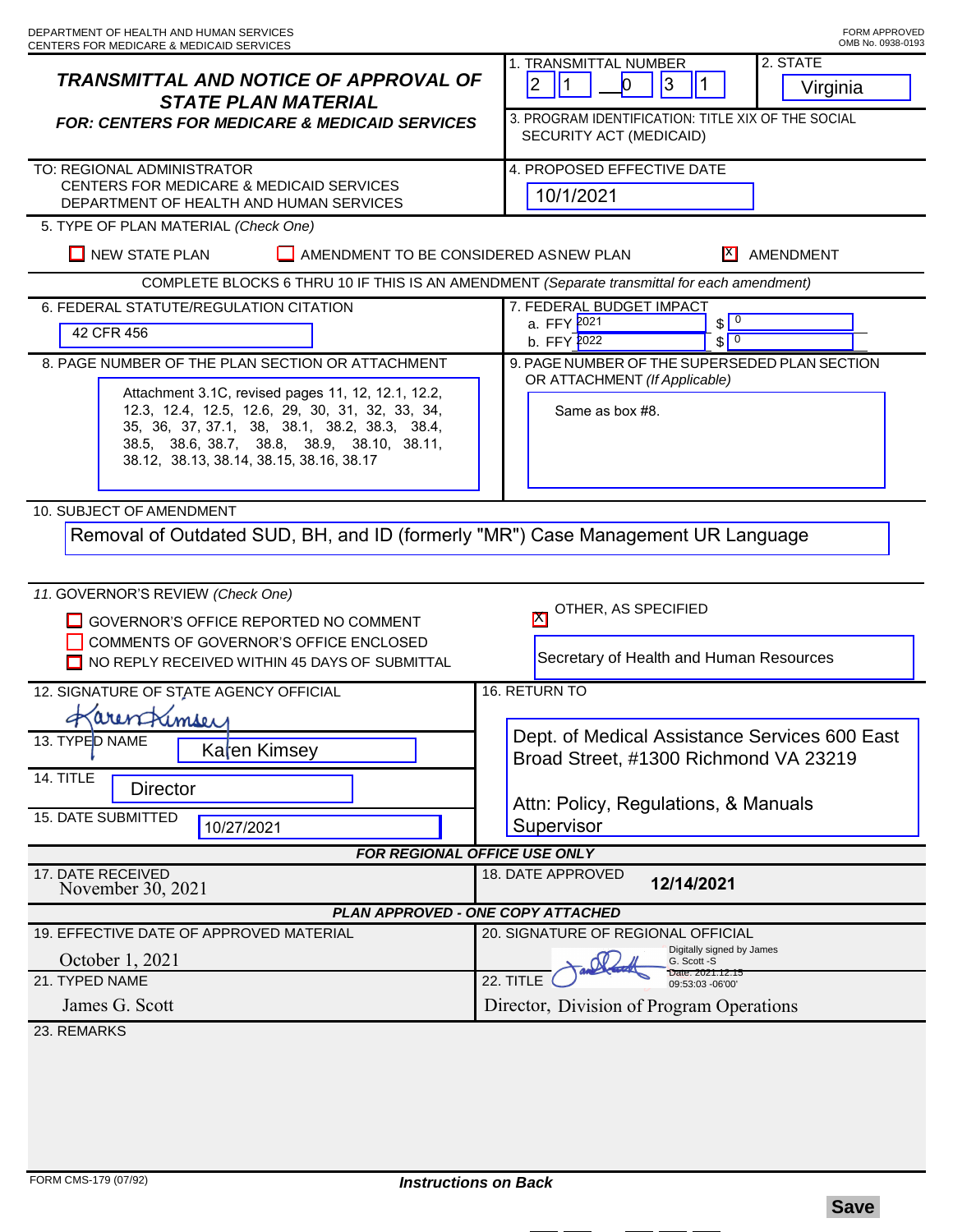State of VIRGINIA

## STANDARDS ESTABLISHED AND METHODS USED TO ASSURE HIGH QUALITY OF CARE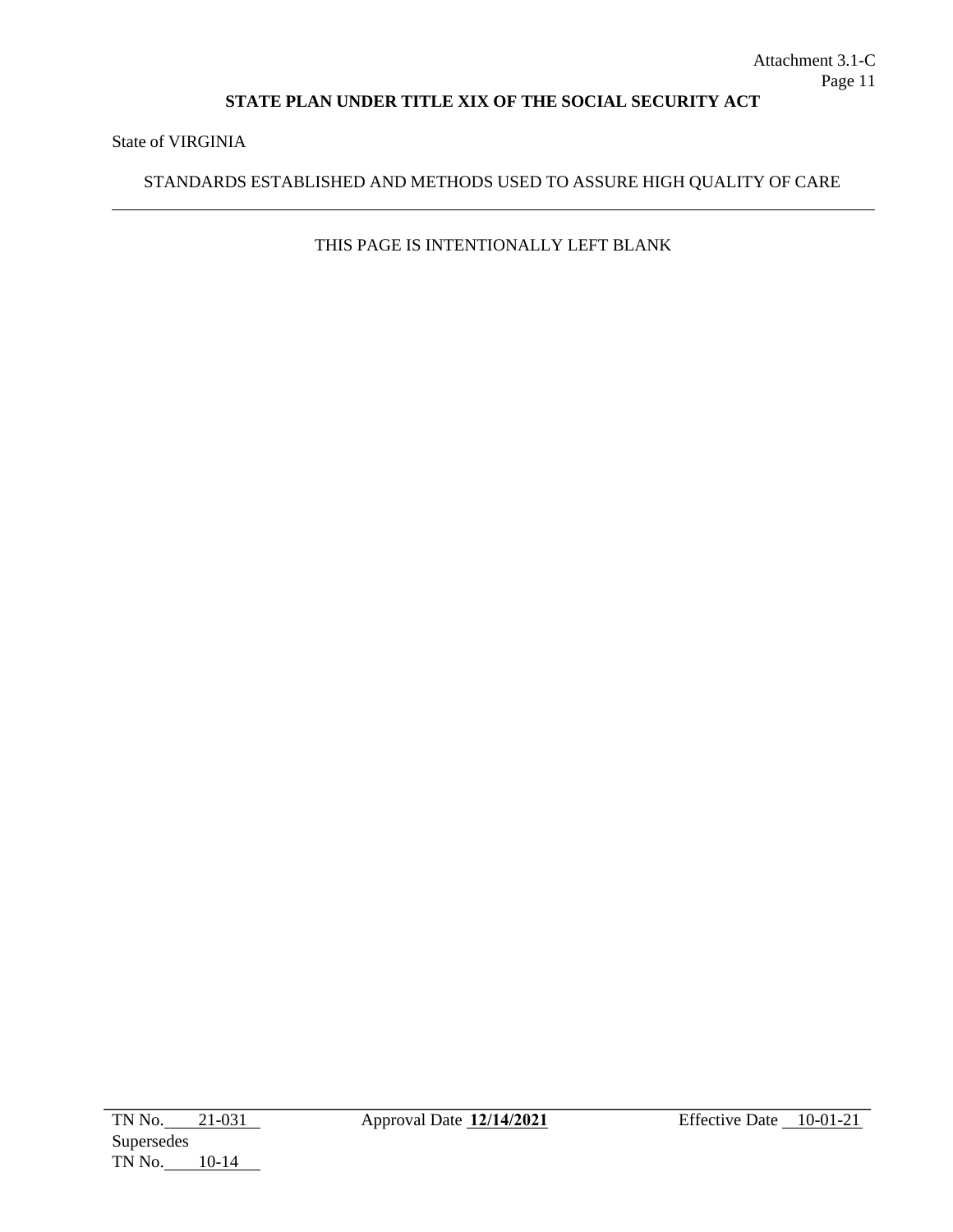State of VIRGINIA

## STANDARDS ESTABLISHED AND METHODS USED TO ASSURE HIGH QUALITY OF CARE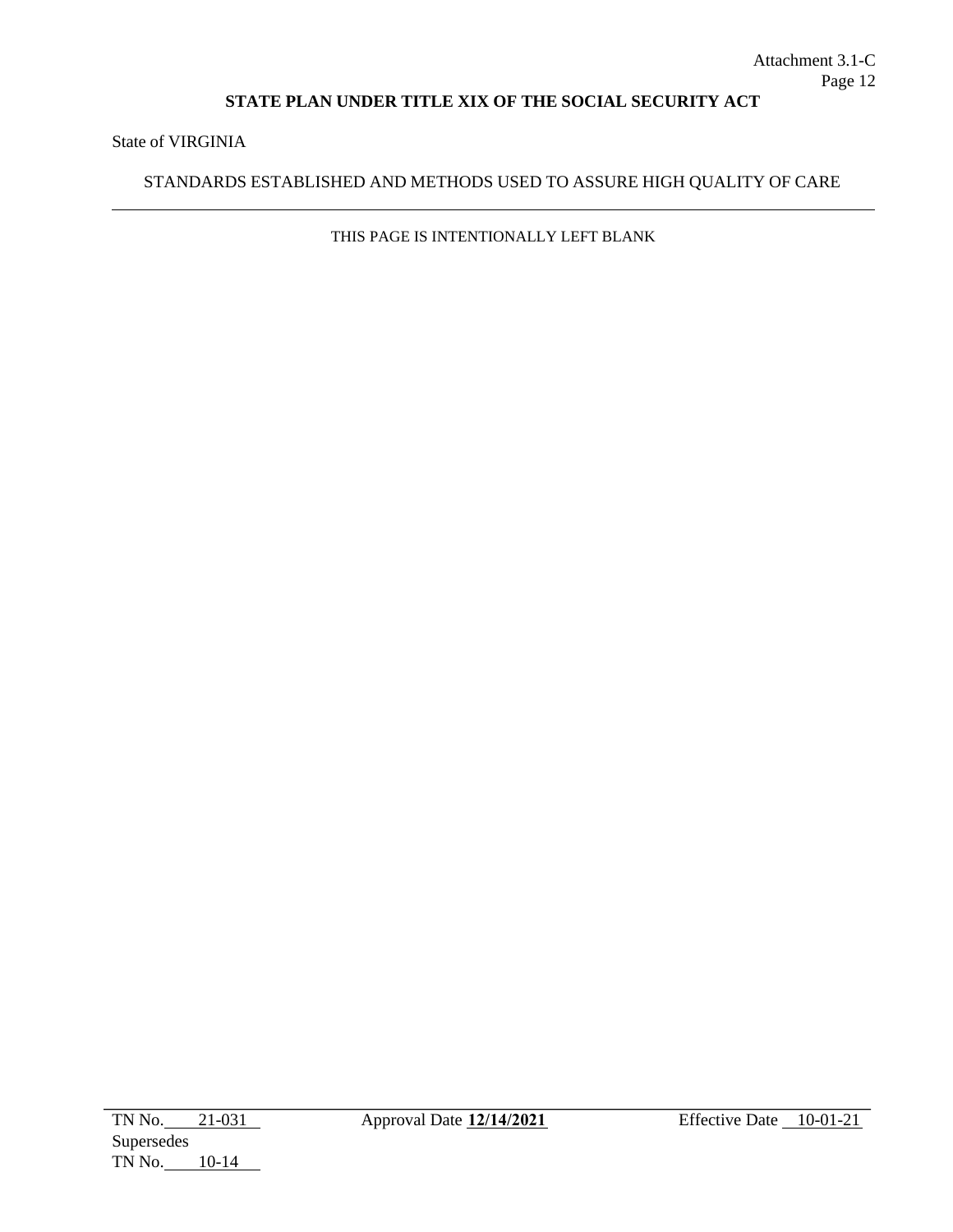State of VIRGINIA

## STANDARDS ESTABLISHED AND METHODS USED TO ASSURE HIGH QUALITY OF CARE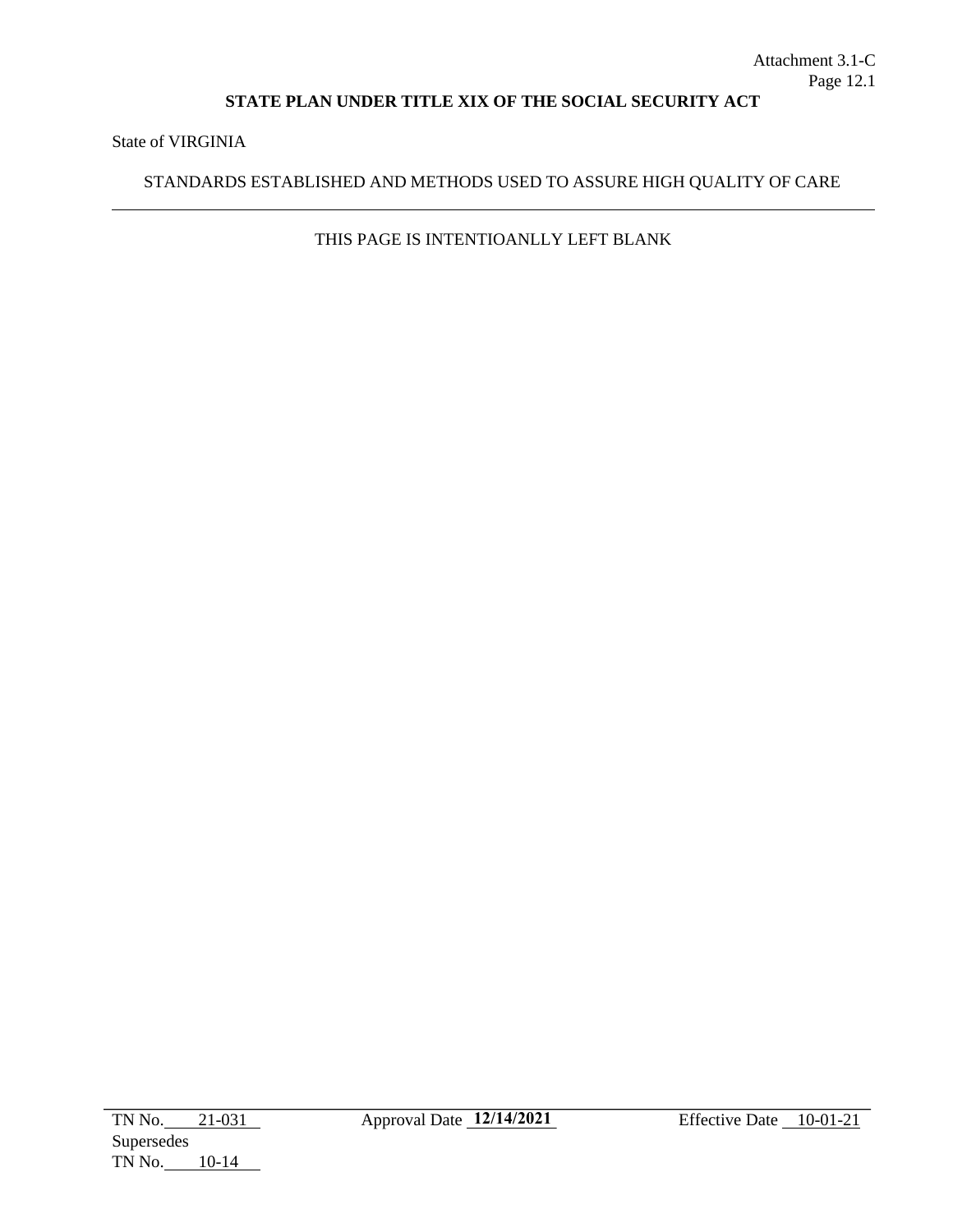State of VIRGINIA

## STANDARDS ESTABLISHED AND METHODS USED TO ASSURE HIGH QUALITY OF CARE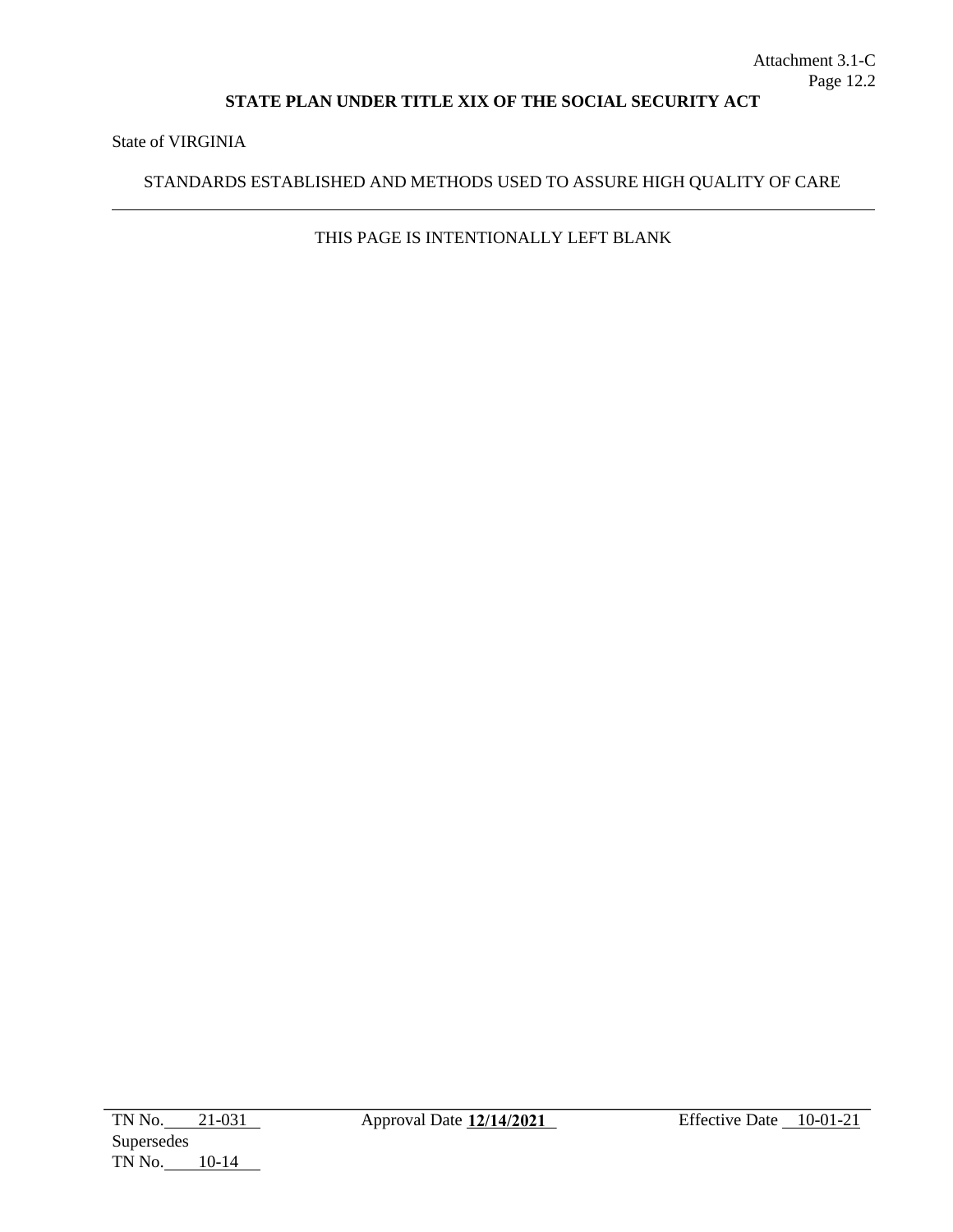State of VIRGINIA

## STANDARDS ESTABLISHED AND METHODS USED TO ASSURE HIGH QUALITY OF CARE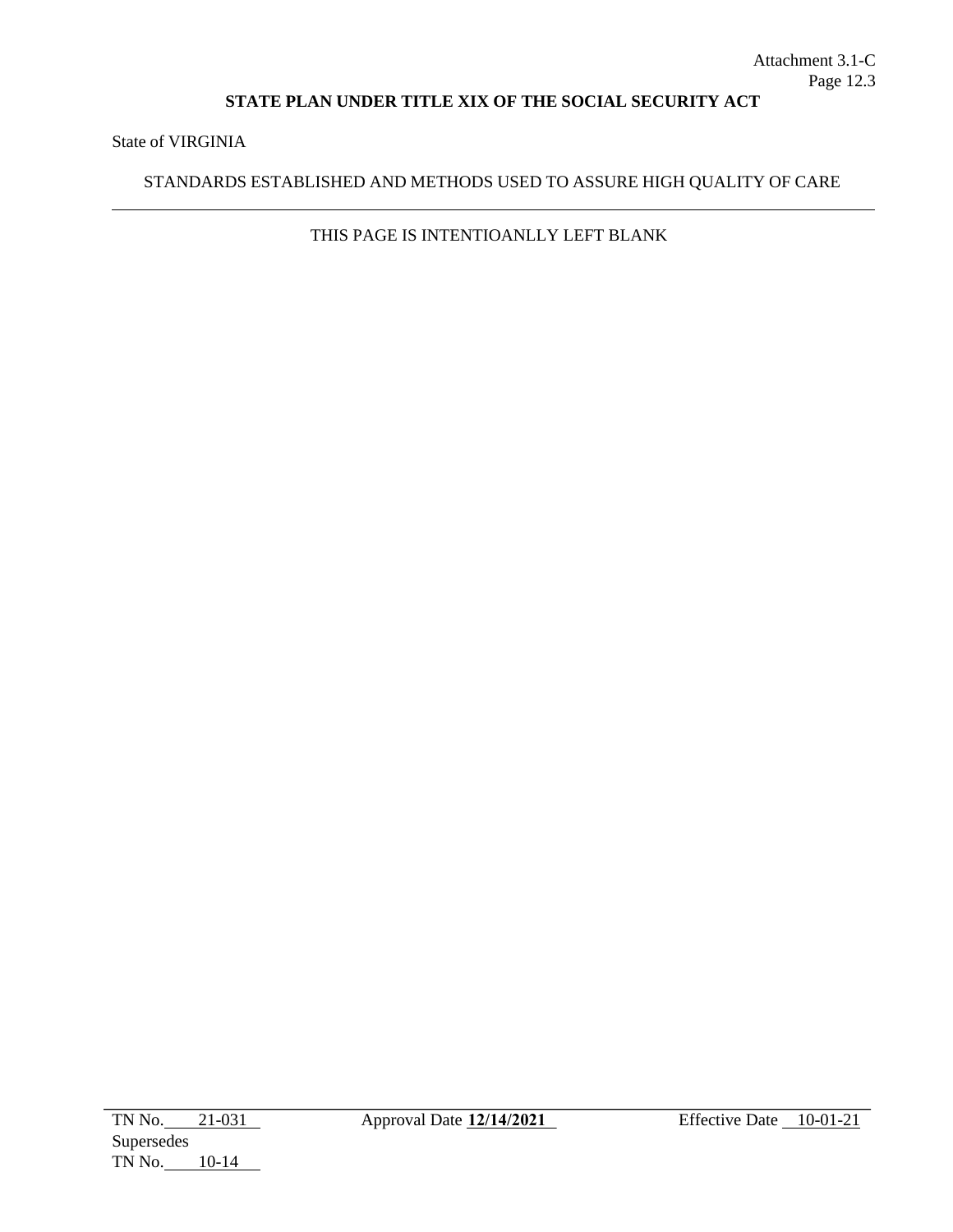State of VIRGINIA

## STANDARDS ESTABLISHED AND METHODS USED TO ASSURE HIGH QUALITY OF CARE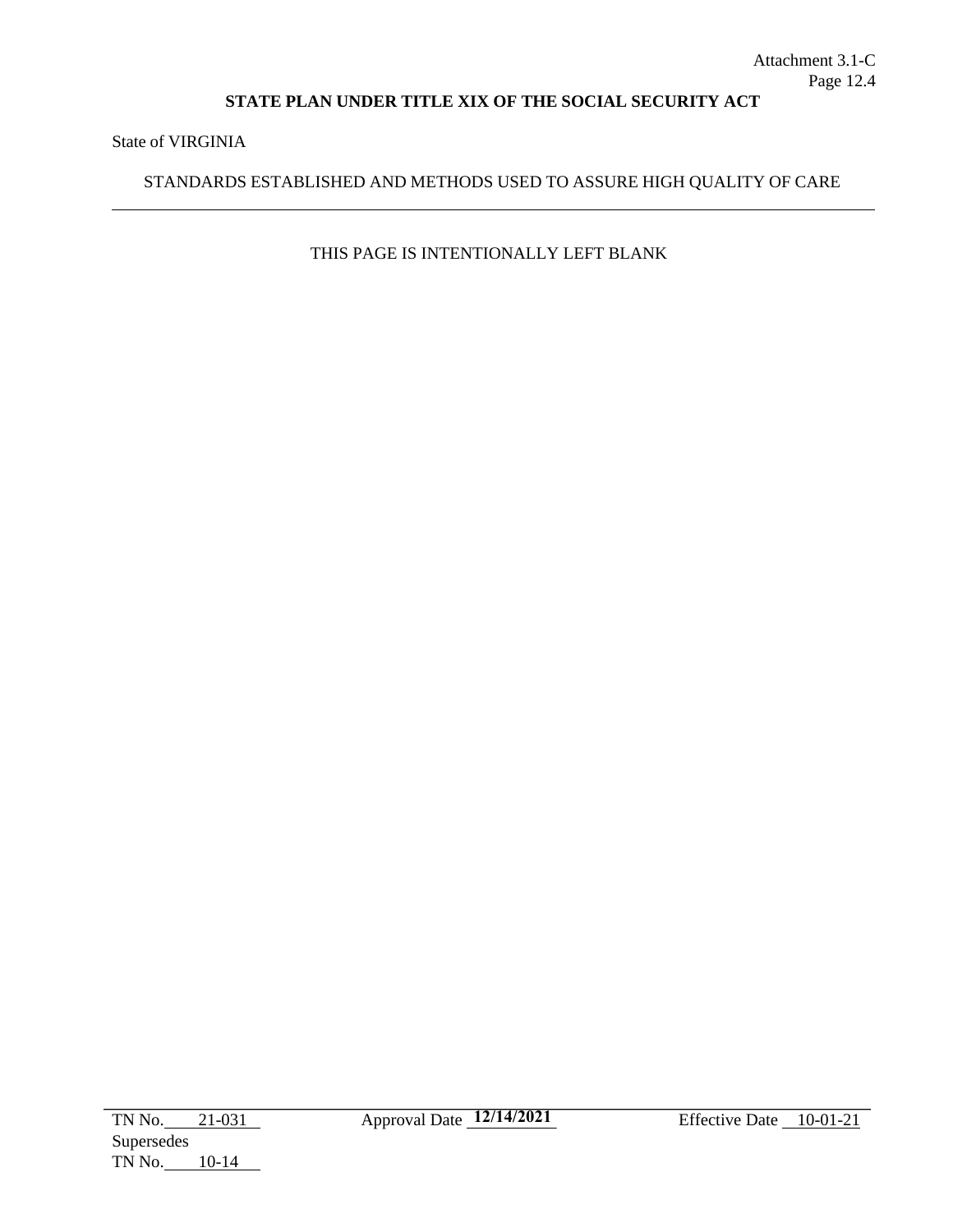State of VIRGINIA

STANDARDS ESTABLISHED AND METHODS USED TO ASSURE HIGH QUALITY OF CARE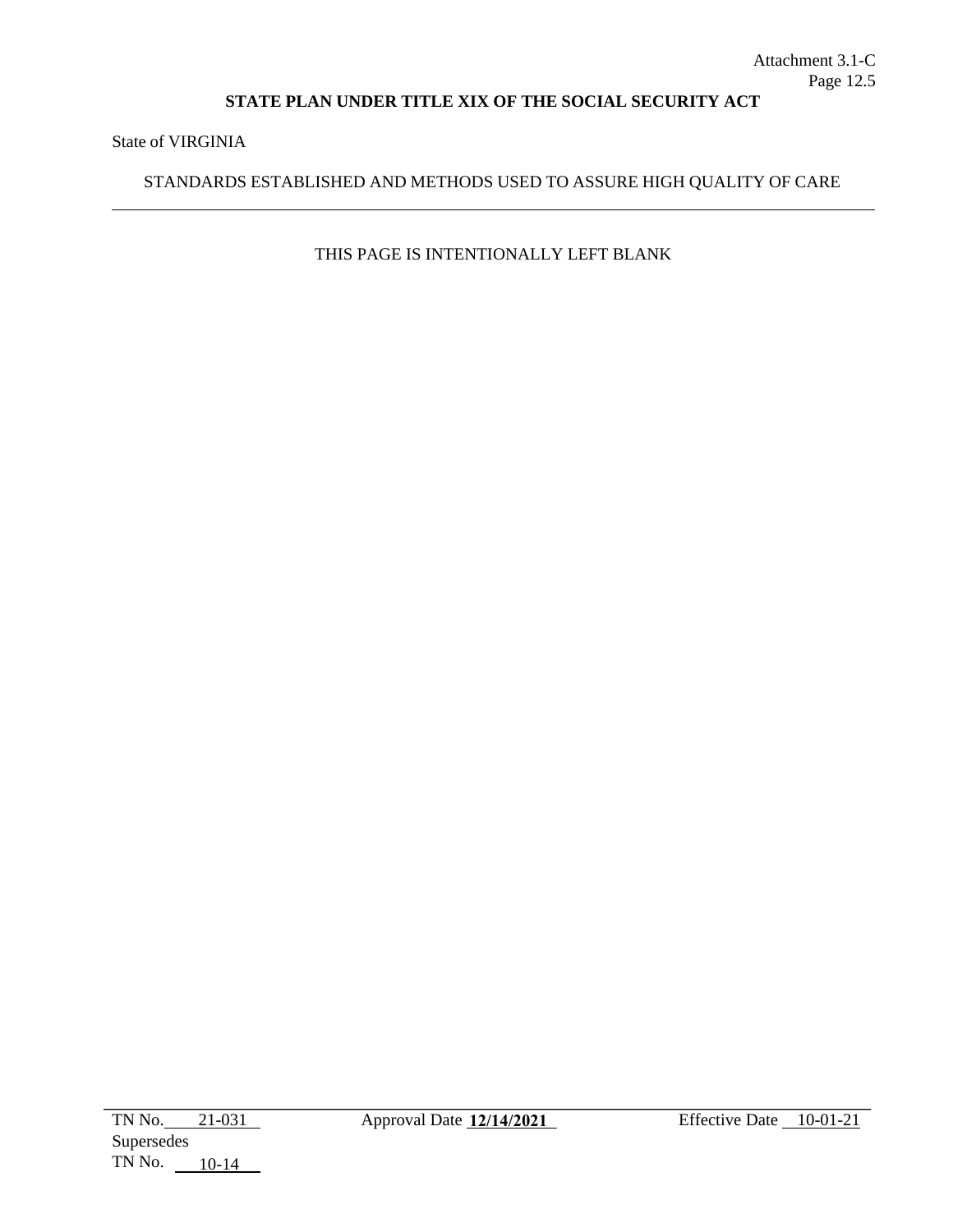State of VIRGINIA

## STANDARDS ESTABLISHED AND METHODS USED TO ASSURE HIGH QUALITY OF CARE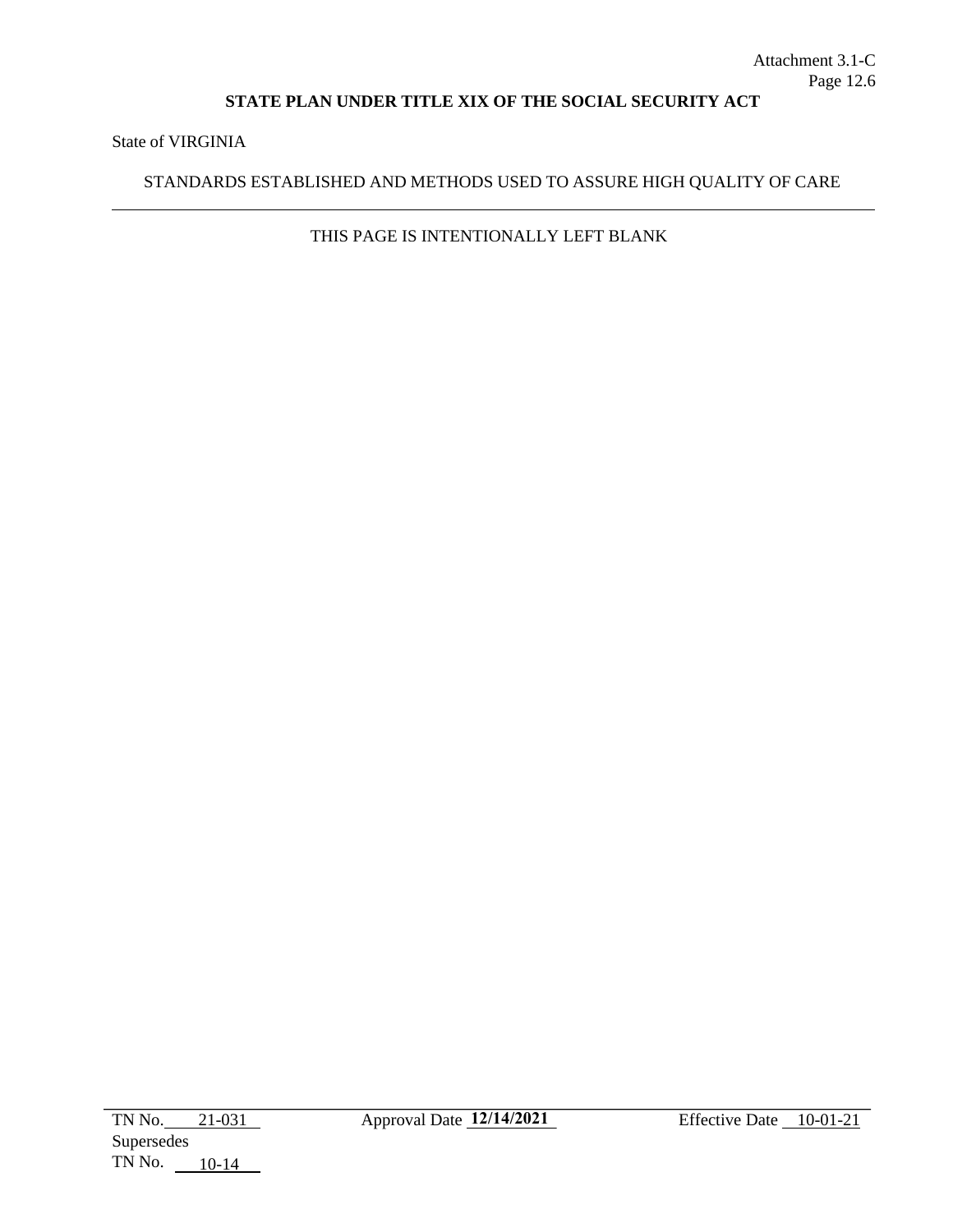State of VIRGINIA

## STANDARDS ESTABLISHED AND METHODS USED TO ASSURE HIGH QUALITY OF CARE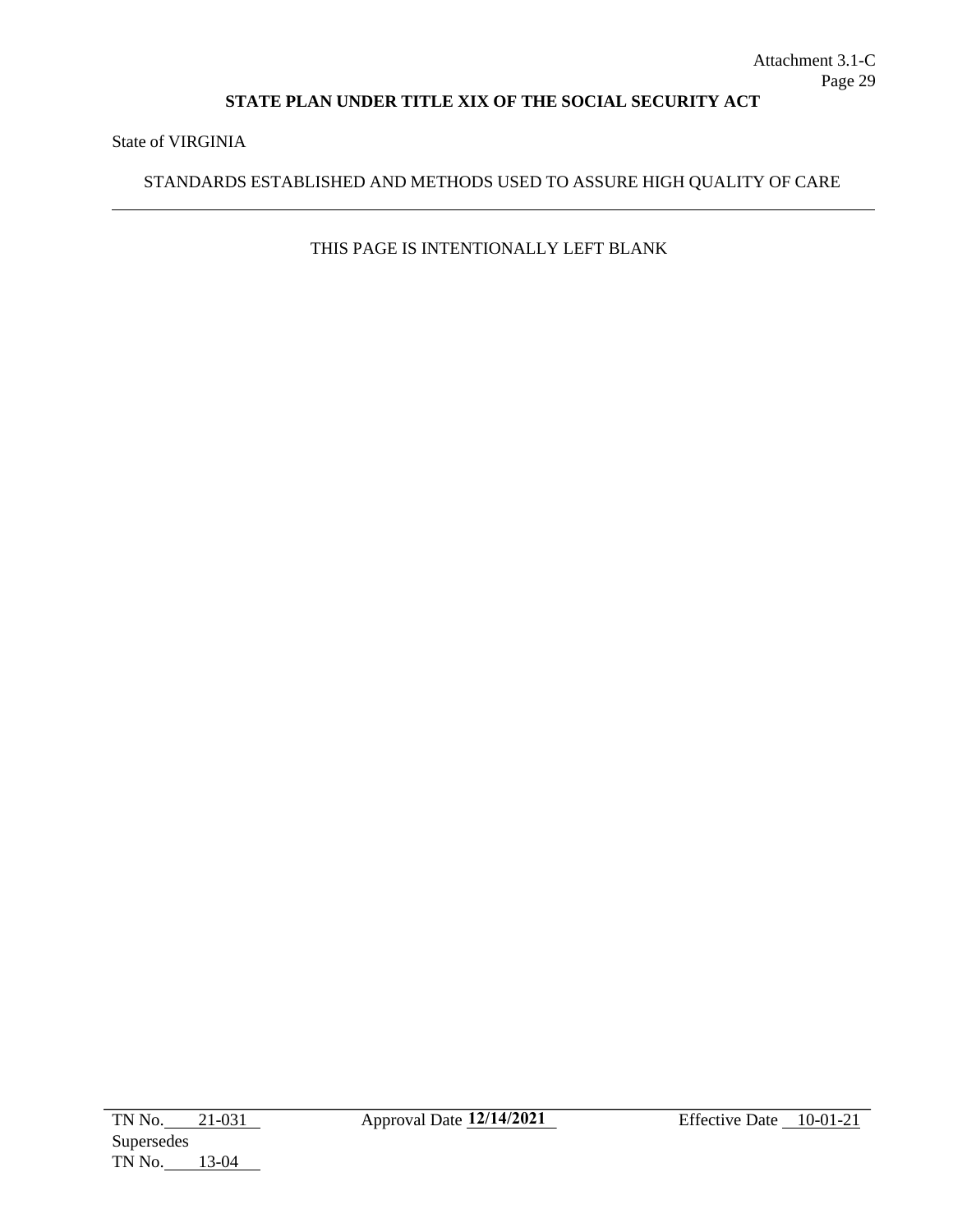State of VIRGINIA

## STANDARDS ESTABLISHED AND METHODS USED TO ASSURE HIGH QUALITY OF CARE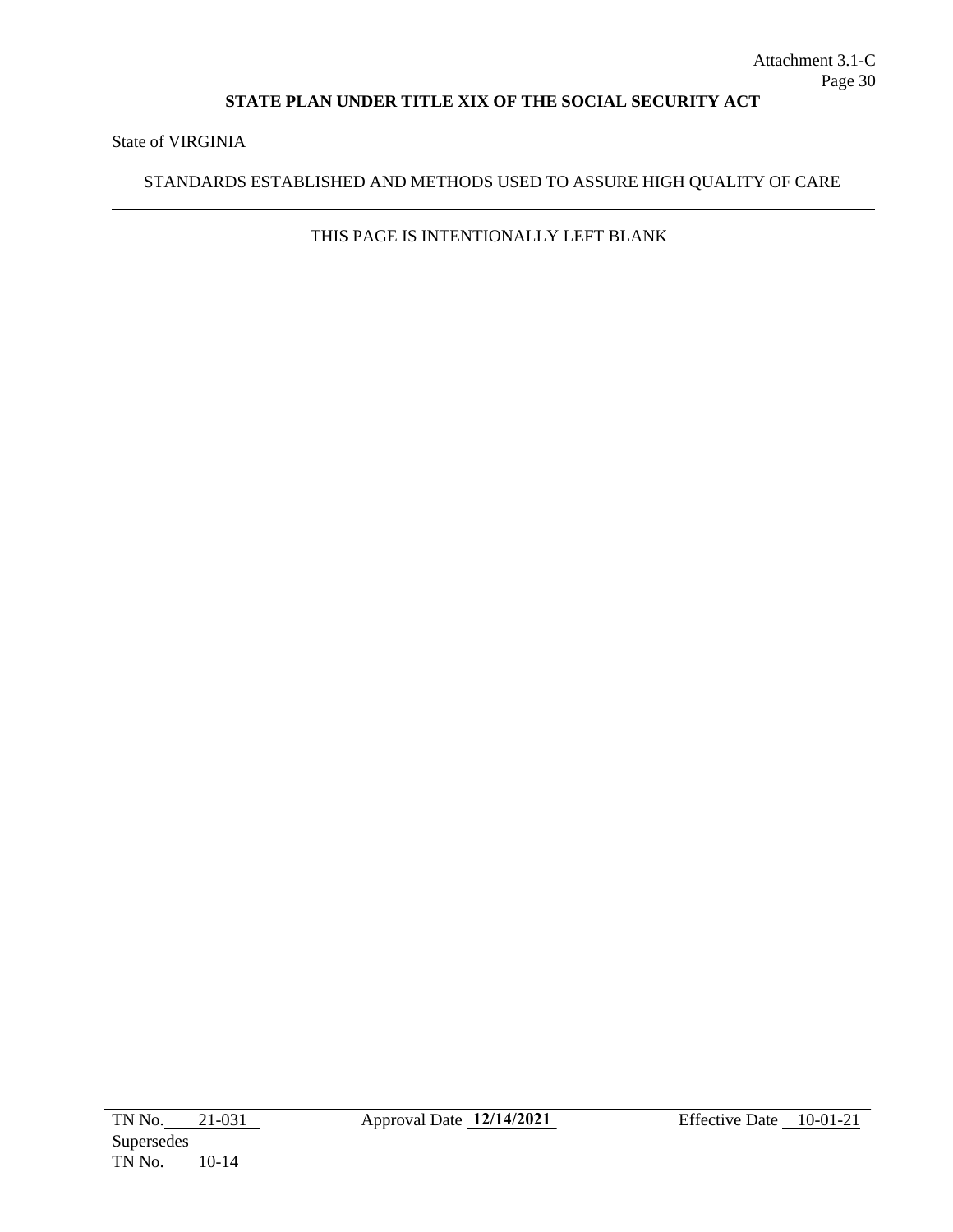State of VIRGINIA

## STANDARDS ESTABLISHED AND METHODS USED TO ASSURE HIGH QUALITY OF CARE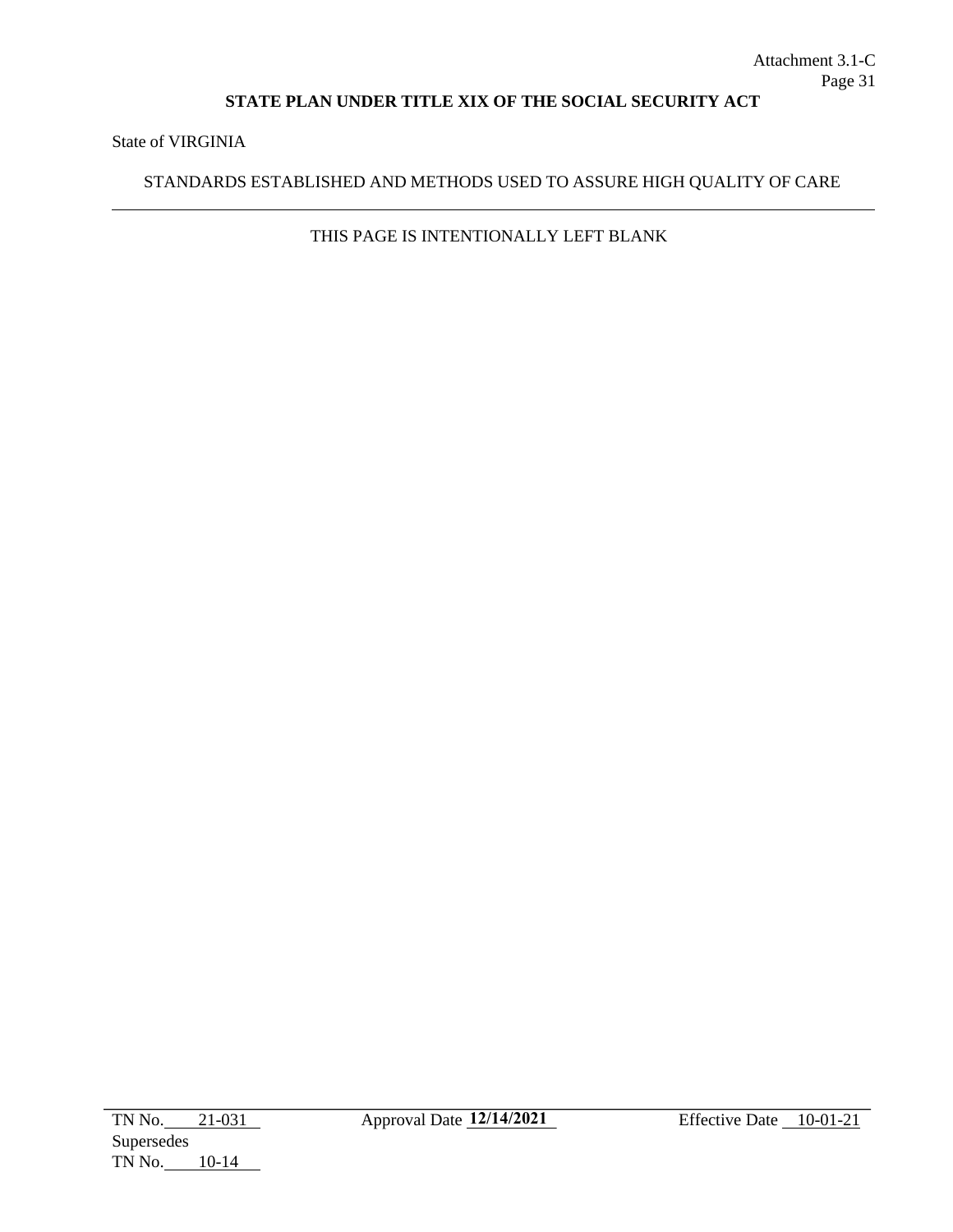State of VIRGINIA

## STANDARDS ESTABLISHED AND METHODS USED TO ASSURE HIGH QUALITY OF CARE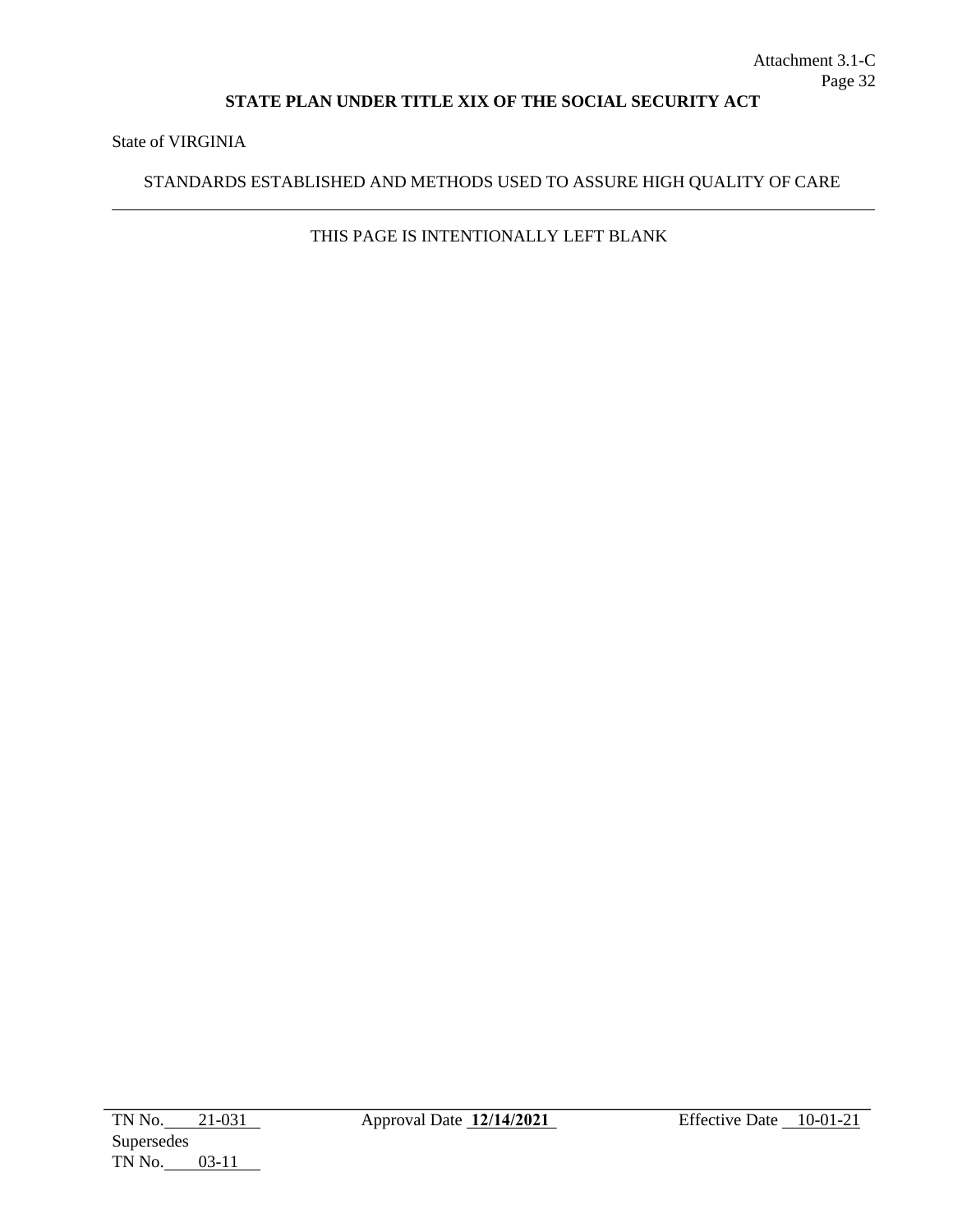State of VIRGINIA

## STANDARDS ESTABLISHED AND METHODS USED TO ASSURE HIGH QUALITY OF CARE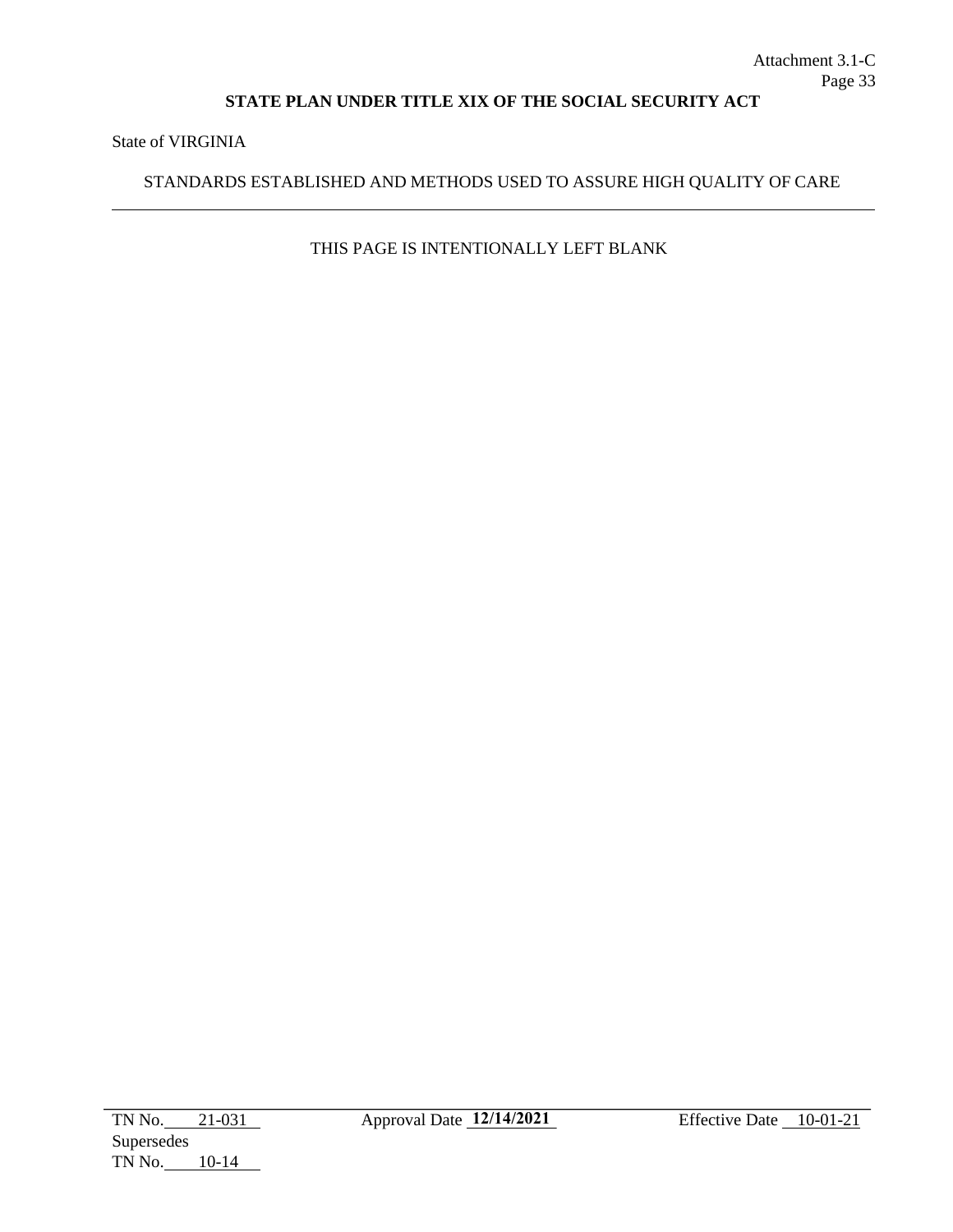State of VIRGINIA

STANDARDS ESTABLISHED AND METHODS USED TO ASSURE HIGH QUALITY OF CARE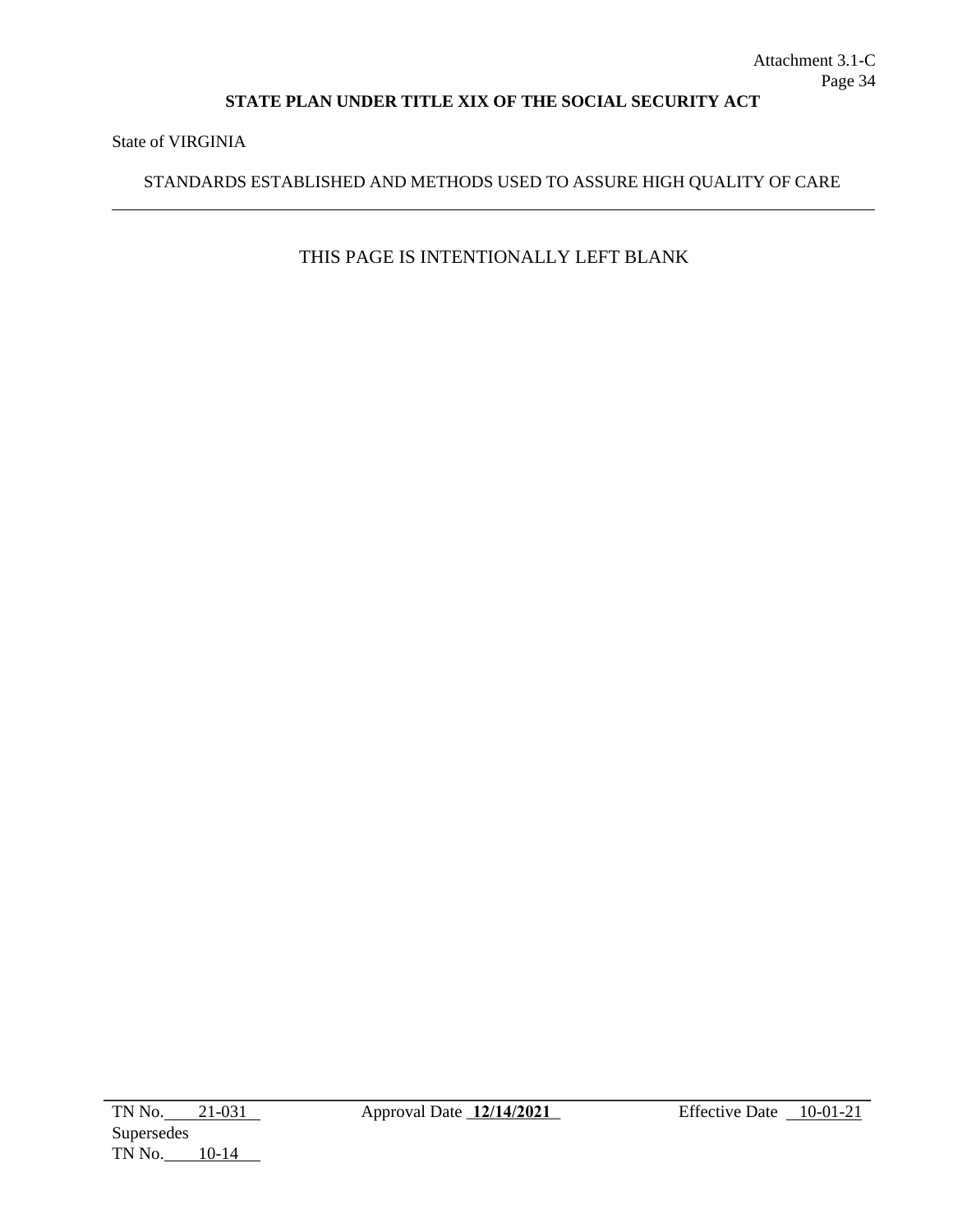State of VIRGINIA

STANDARDS ESTABLISHED AND METHODS USED TO ASSURE HIGH QUALITY OF CARE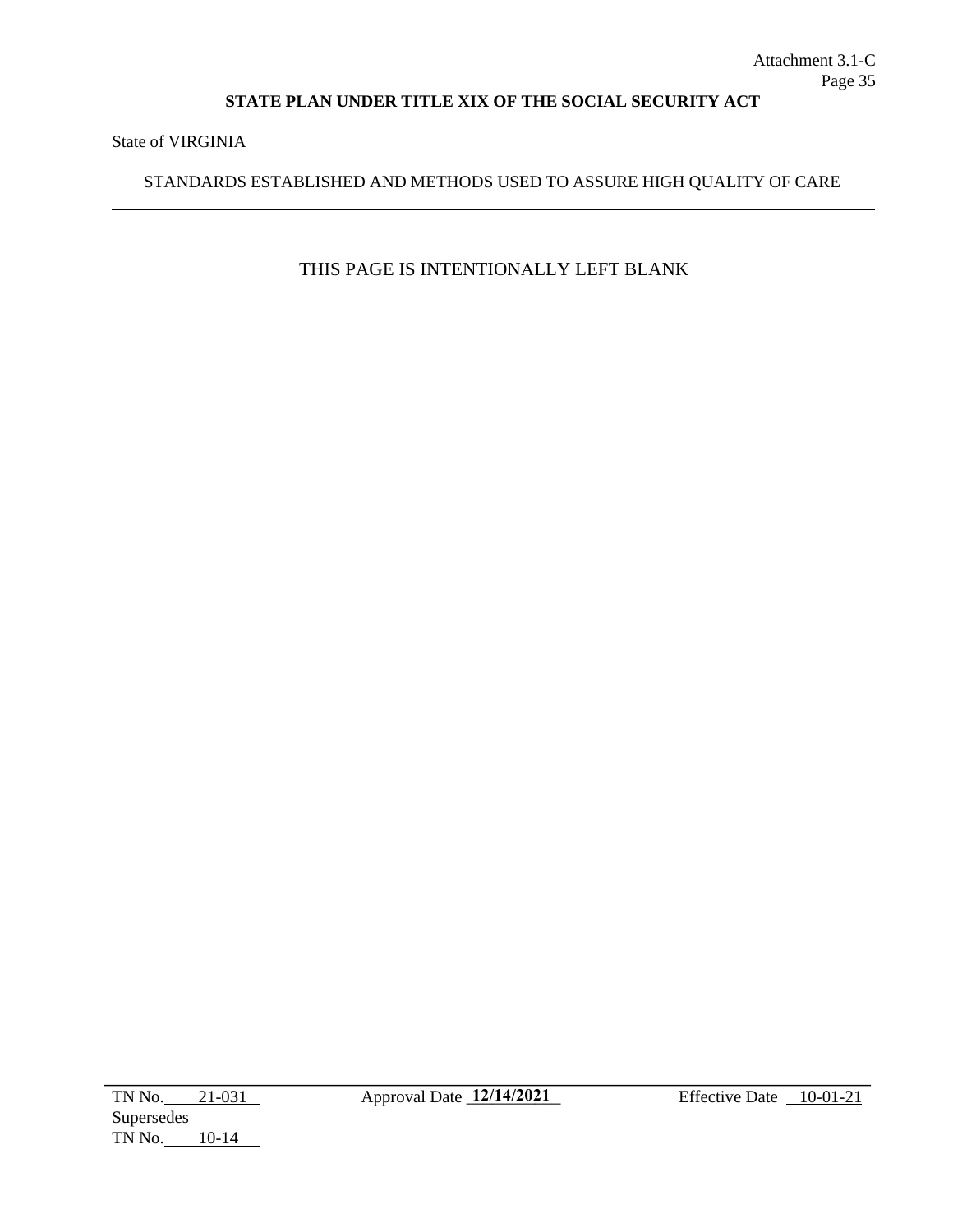State of VIRGINIA

STANDARDS ESTABLISHED AND METHODS USED TO ASSURE HIGH QUALITY OF CARE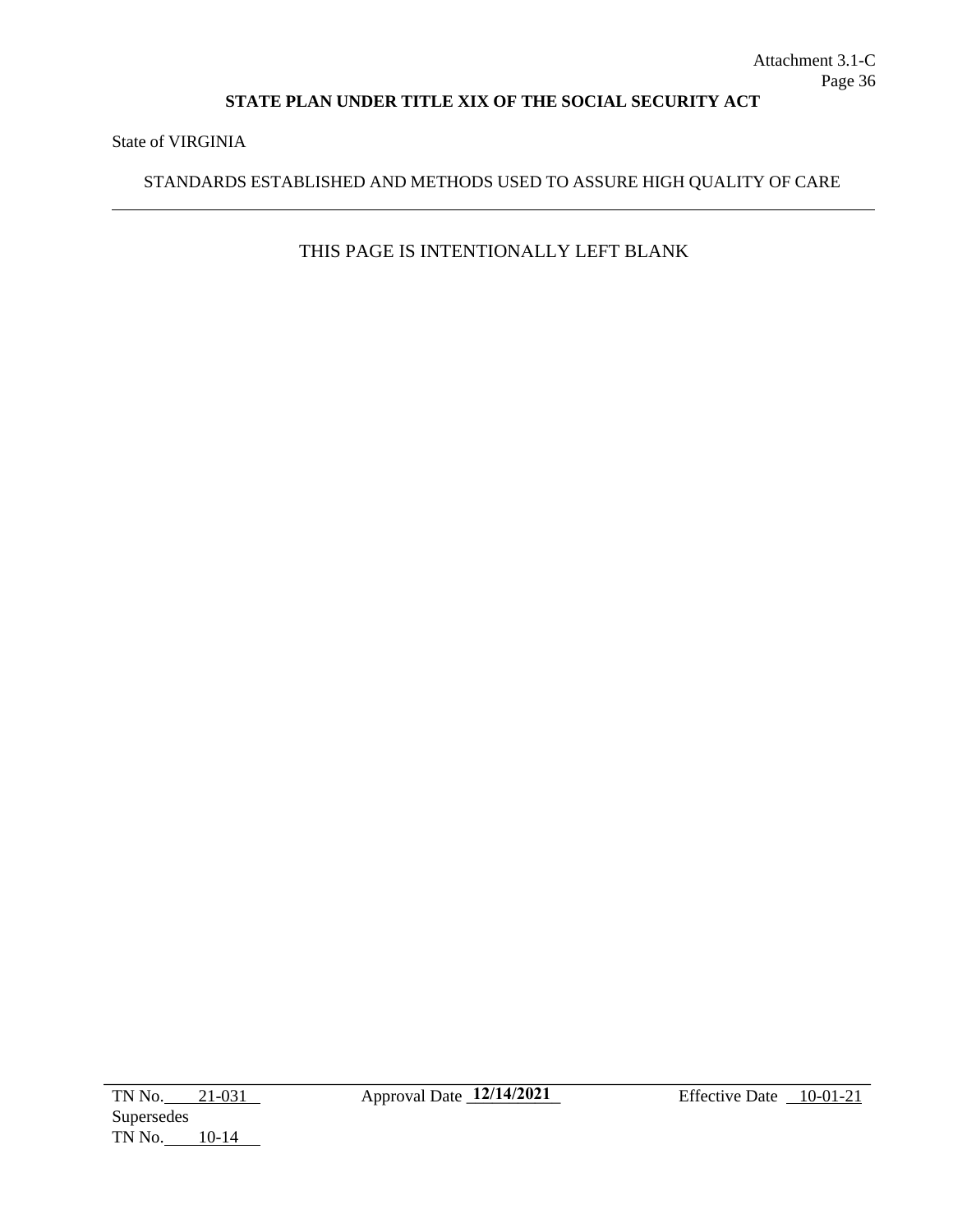State of VIRGINIA

## STANDARDS ESTABLISHED AND METHODS USED TO ASSURE HIGH QUALITY OF CARE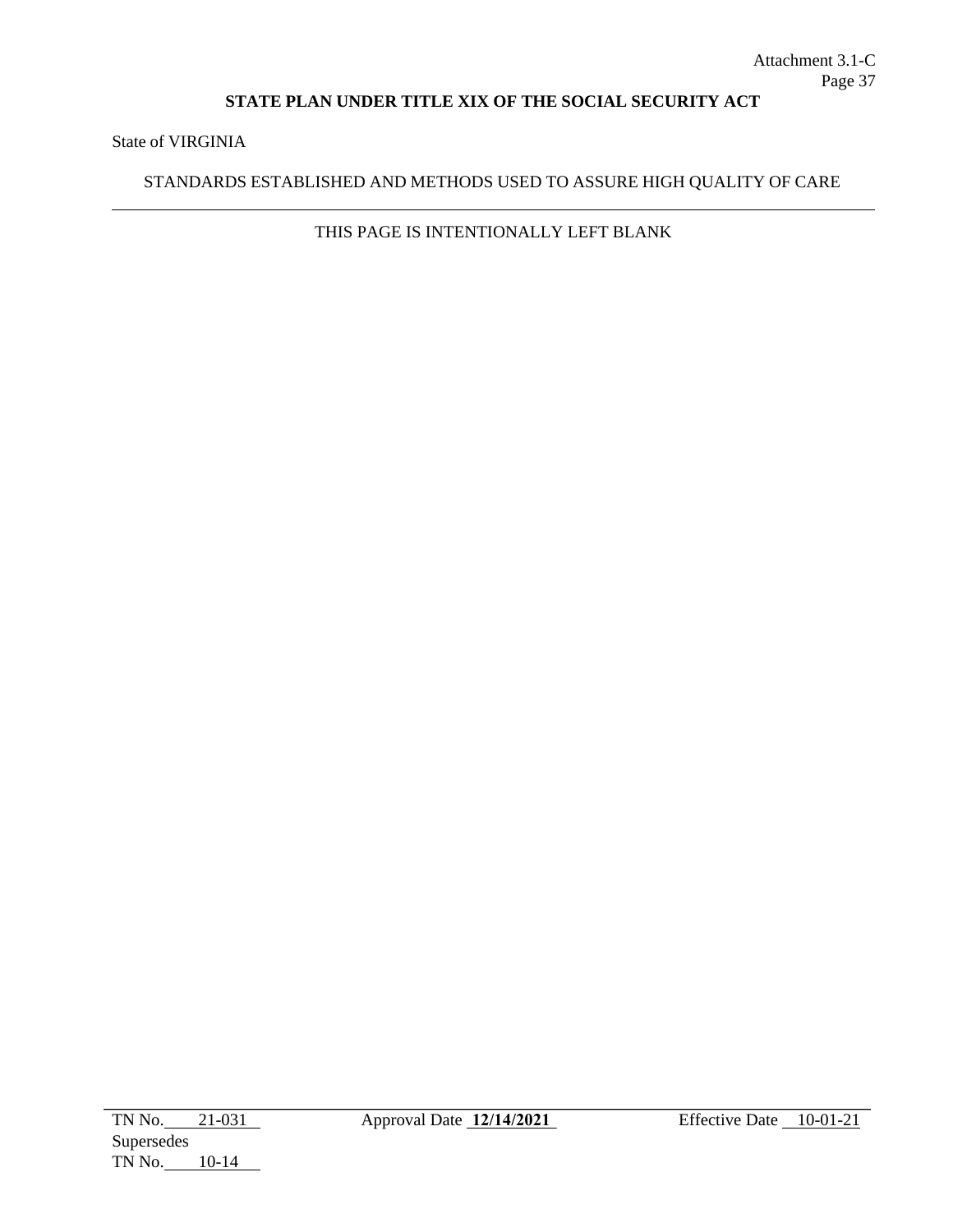State of VIRGINIA

## STANDARDS ESTABLISHED AND METHODS USED TO ASSURE HIGH QUALITY OF CARE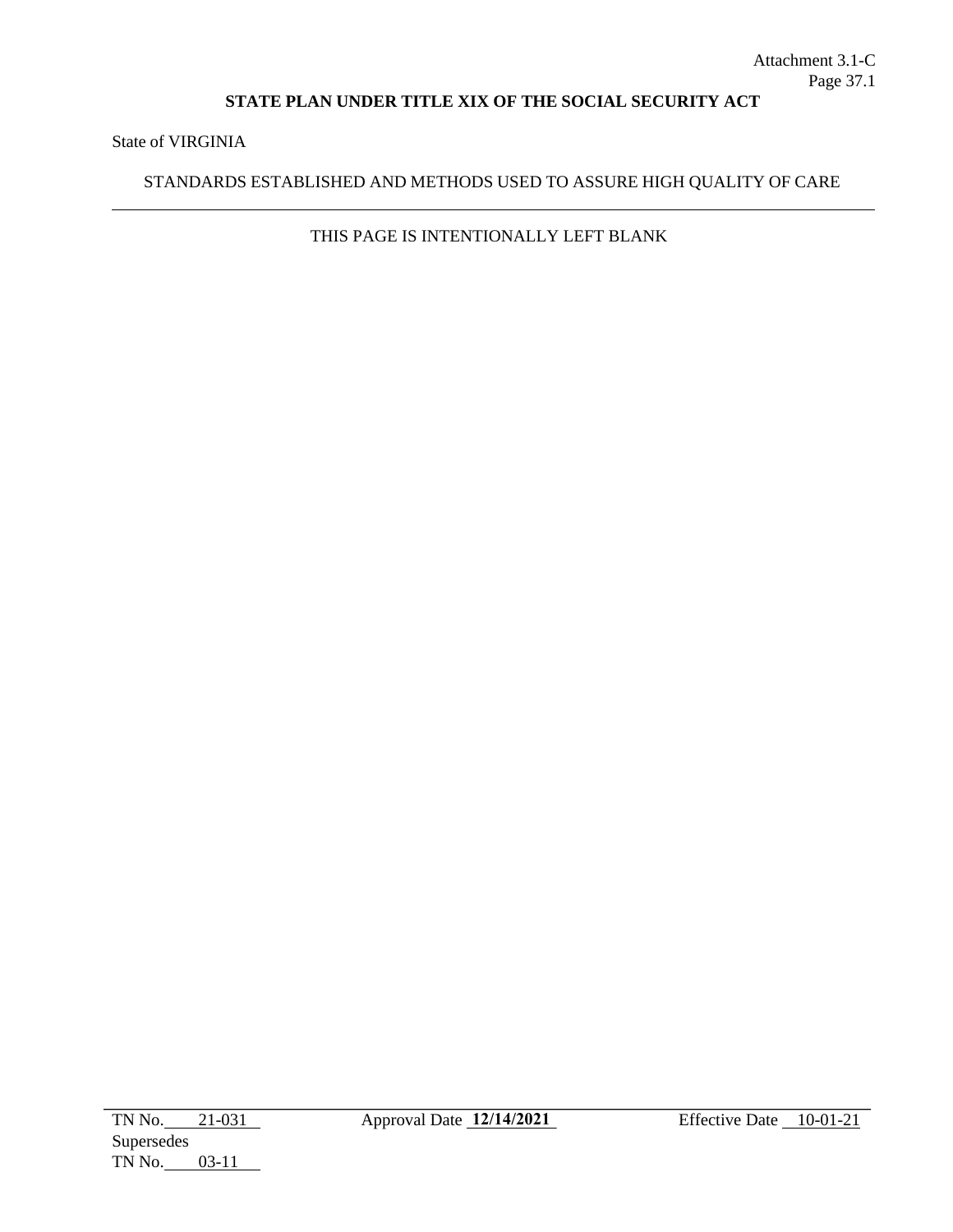State of VIRGINIA

## STANDARDS ESTABLISHED AND METHODS USED TO ASSURE HIGH QUALITY OF CARE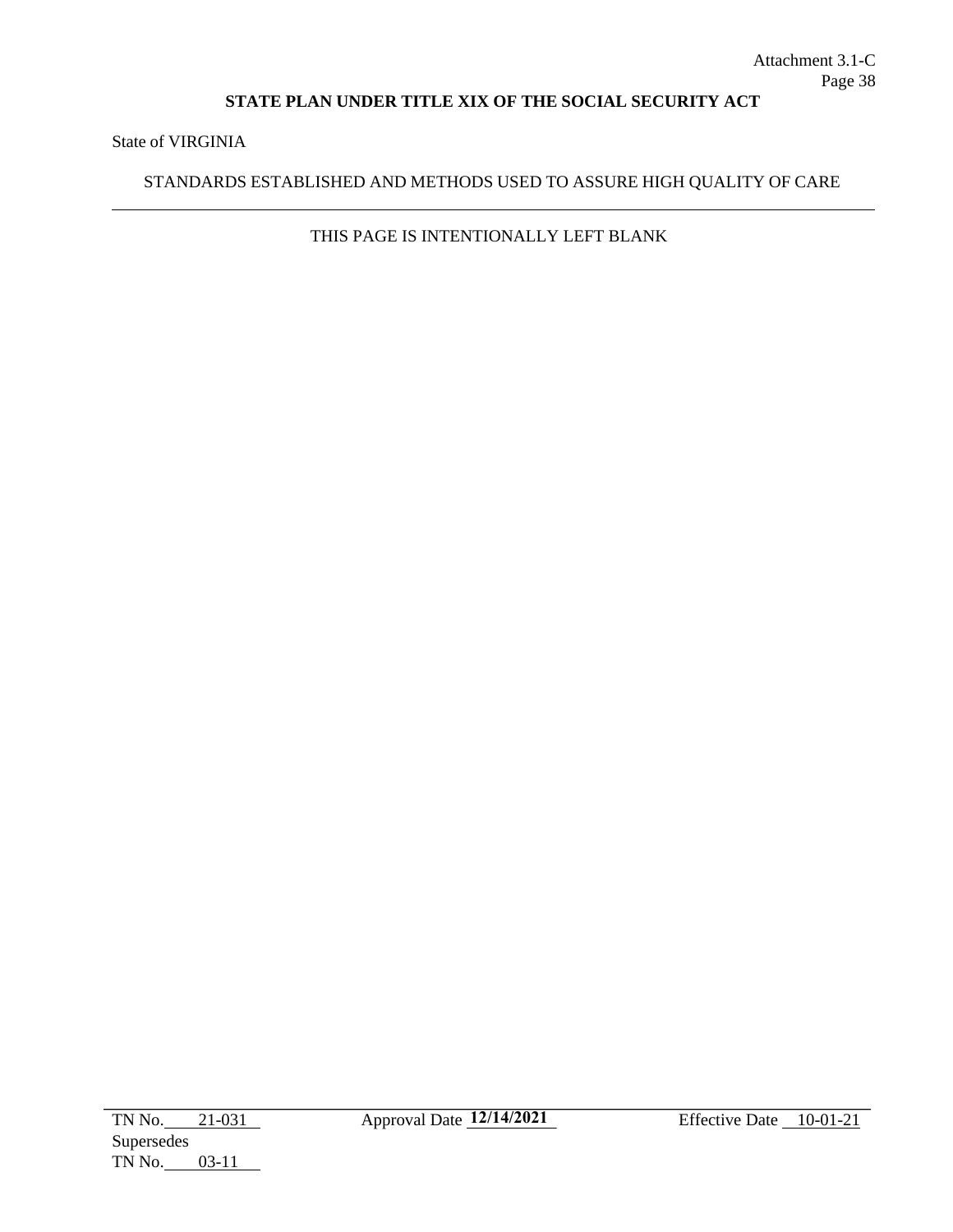State of VIRGINIA

## STANDARDS ESTABLISHED AND METHODS USED TO ASSURE HIGH QUALITY OF CARE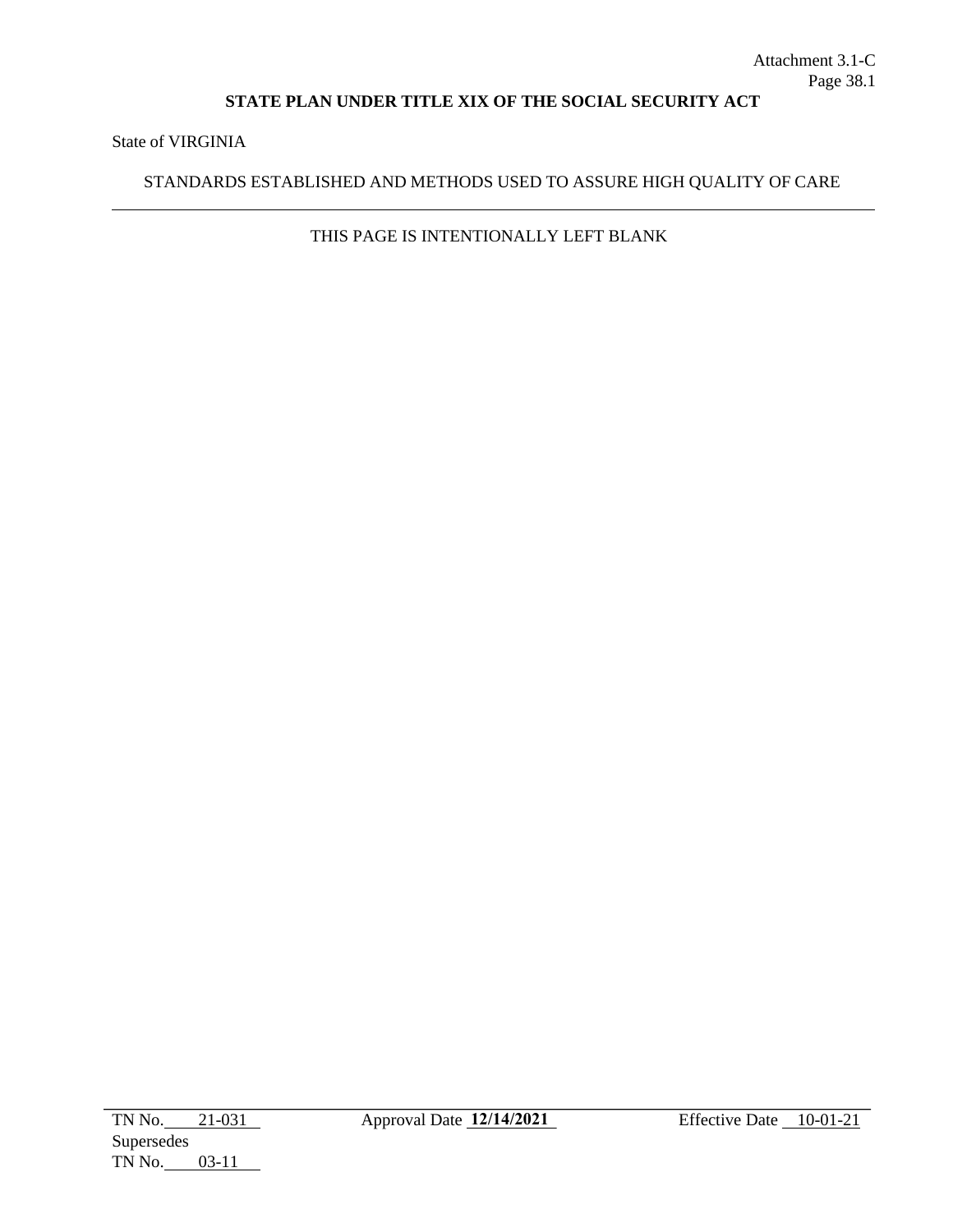State of VIRGINIA

## STANDARDS ESTABLISHED AND METHODS USED TO ASSURE HIGH QUALITY OF CARE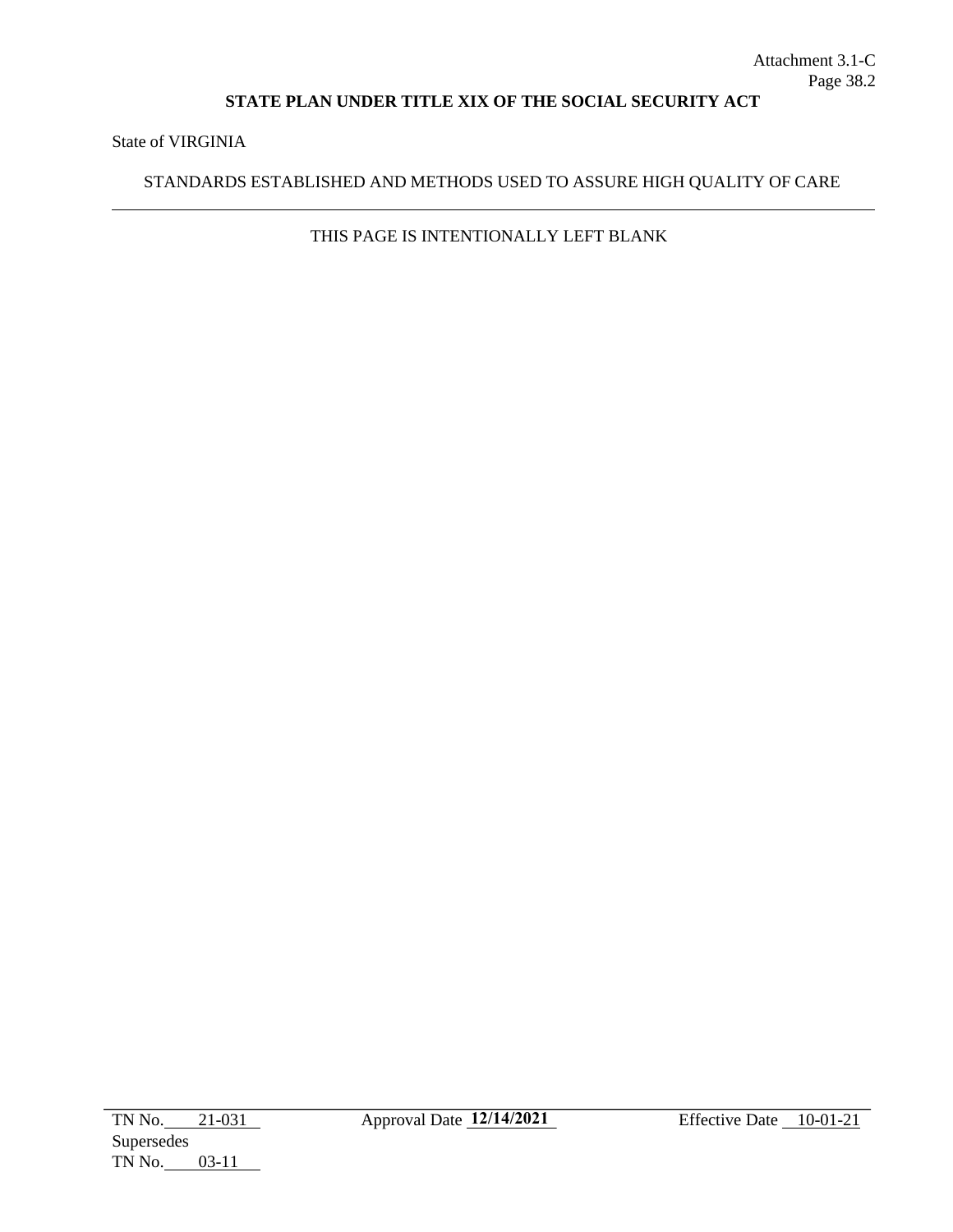State of VIRGINIA

## STANDARDS ESTABLISHED AND METHODS USED TO ASSURE HIGH QUALITY OF CARE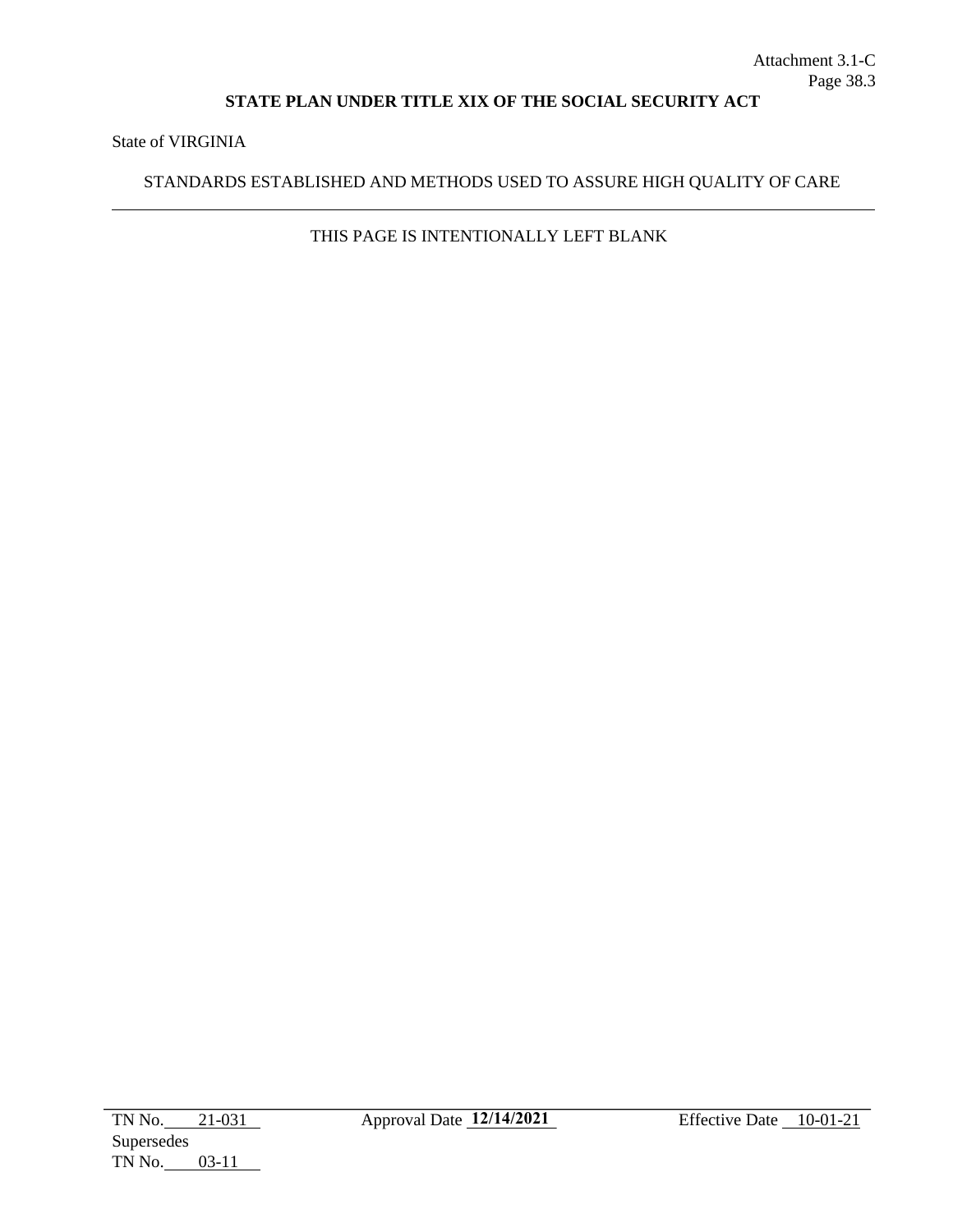State of VIRGINIA

## STANDARDS ESTABLISHED AND METHODS USED TO ASSURE HIGH QUALITY OF CARE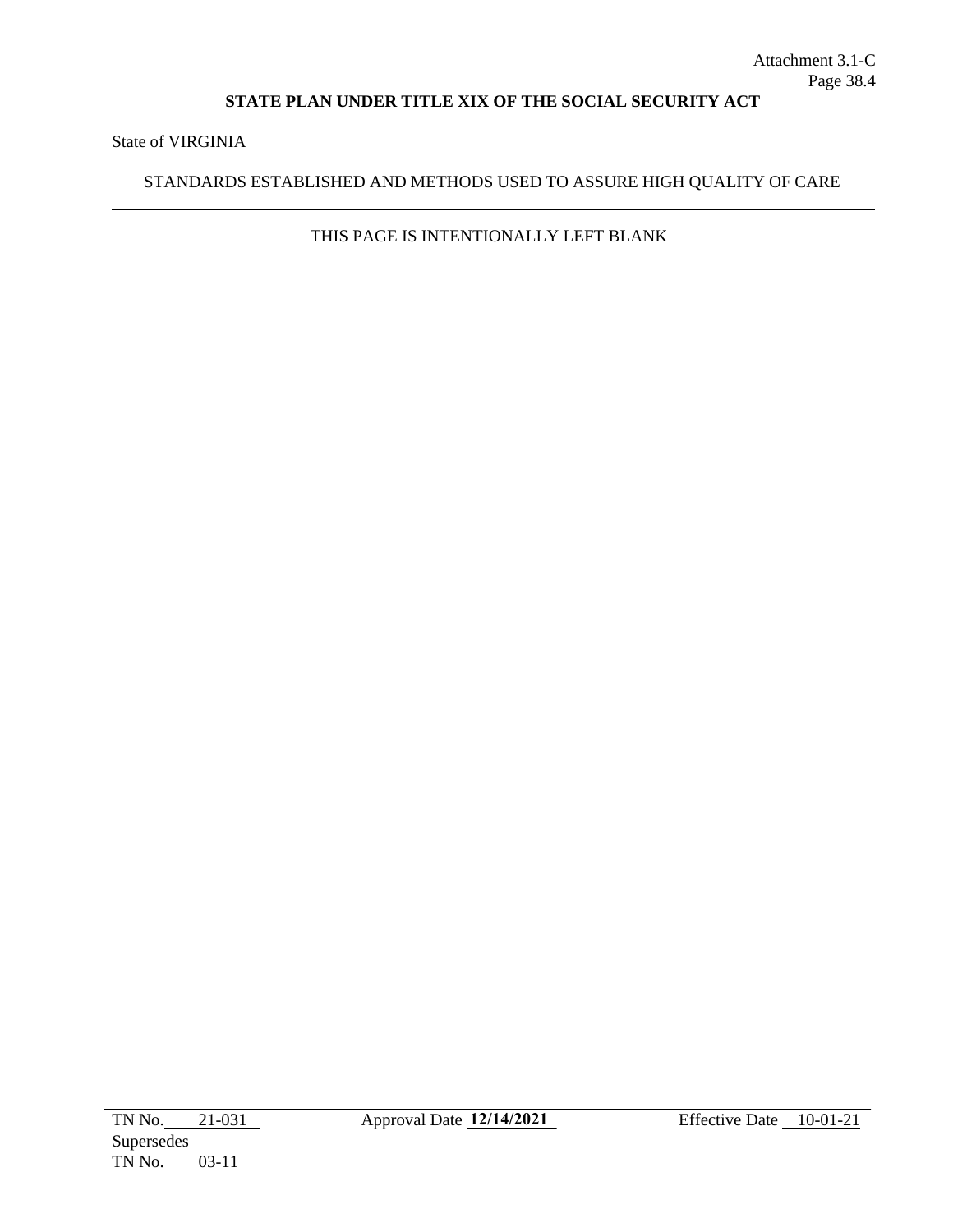State of VIRGINIA

## STANDARDS ESTABLISHED AND METHODS USED TO ASSURE HIGH QUALITY OF CARE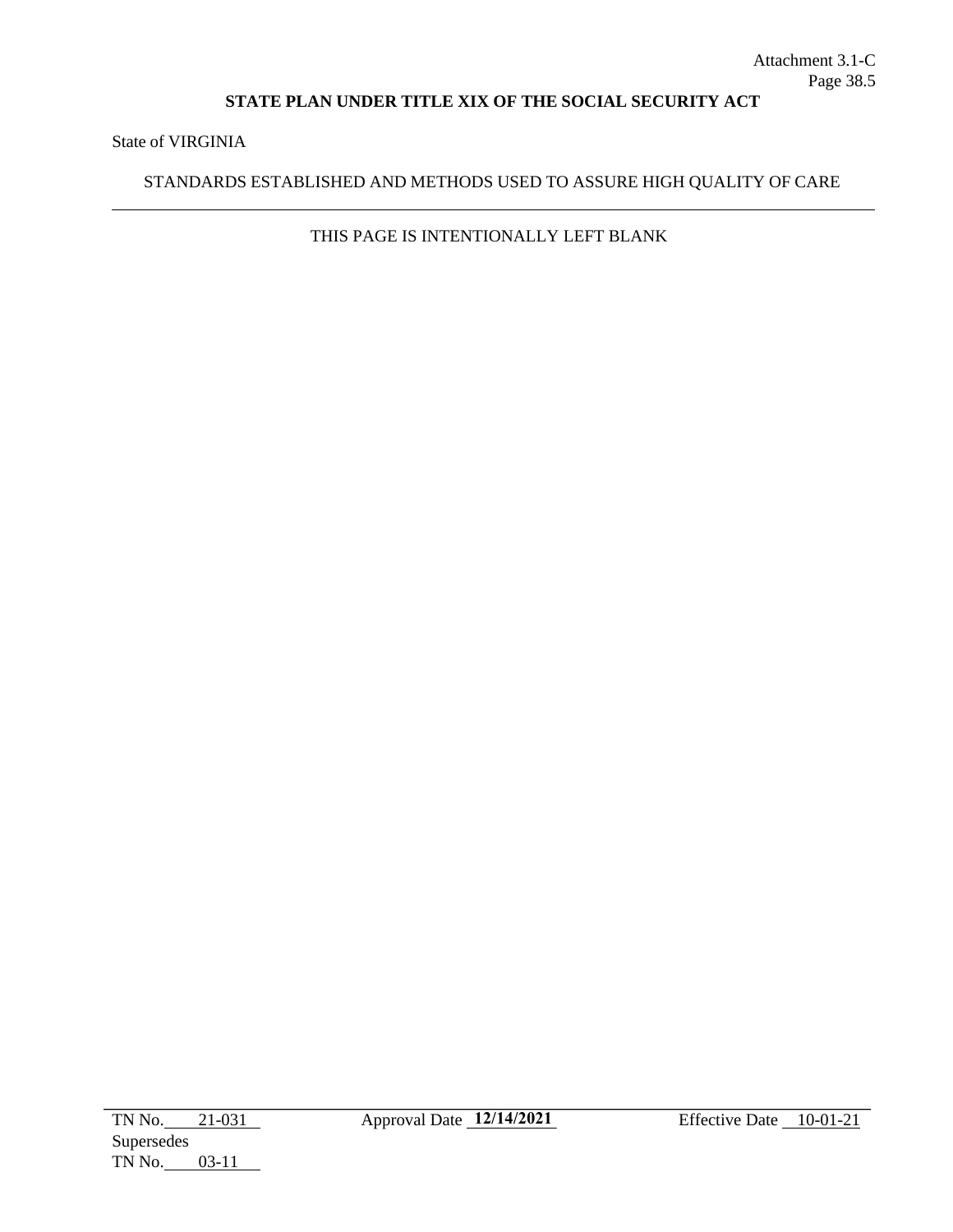State of VIRGINIA

## STANDARDS ESTABLISHED AND METHODS USED TO ASSURE HIGH QUALITY OF CARE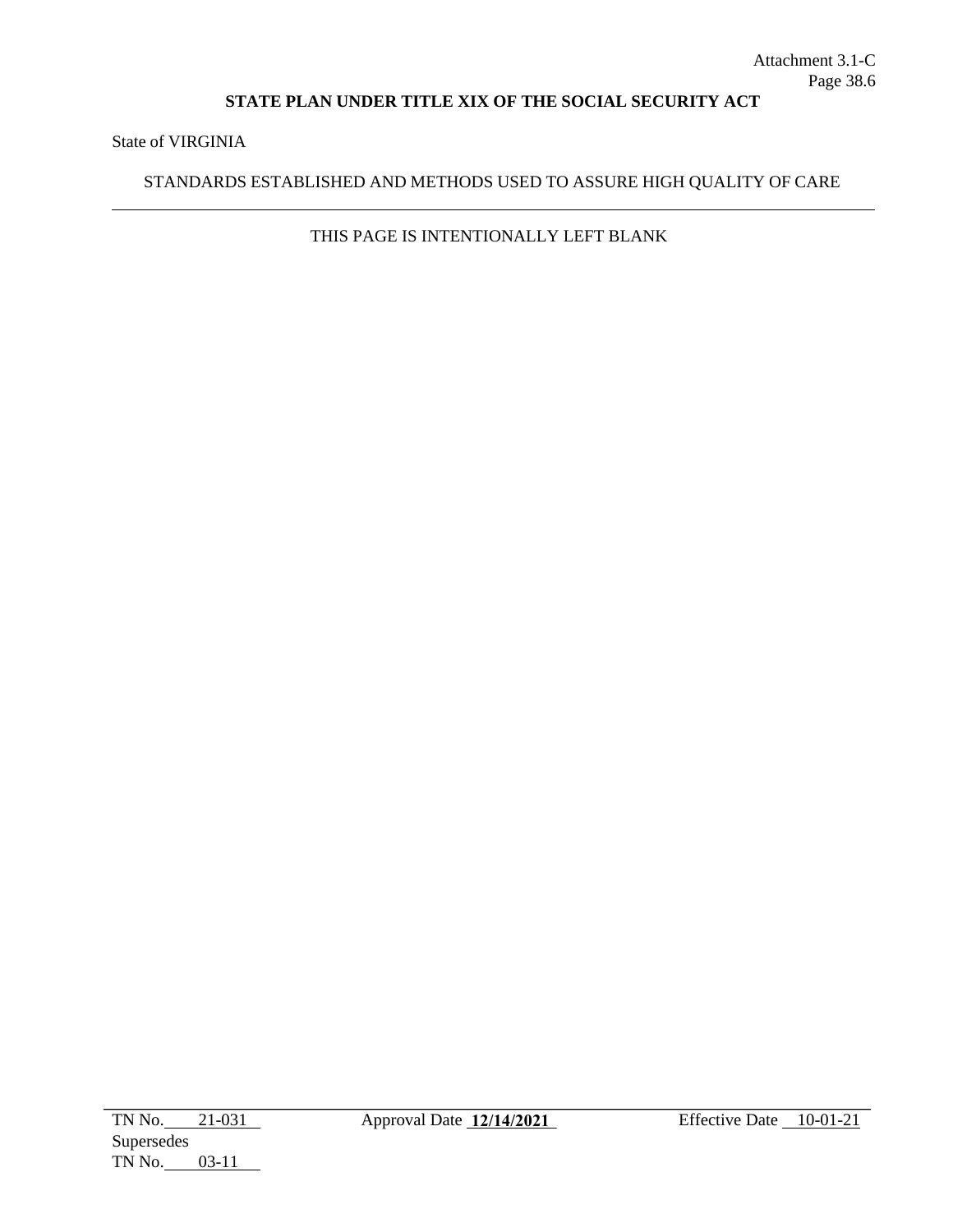State of VIRGINIA

## STANDARDS ESTABLISHED AND METHODS USED TO ASSURE HIGH QUALITY OF CARE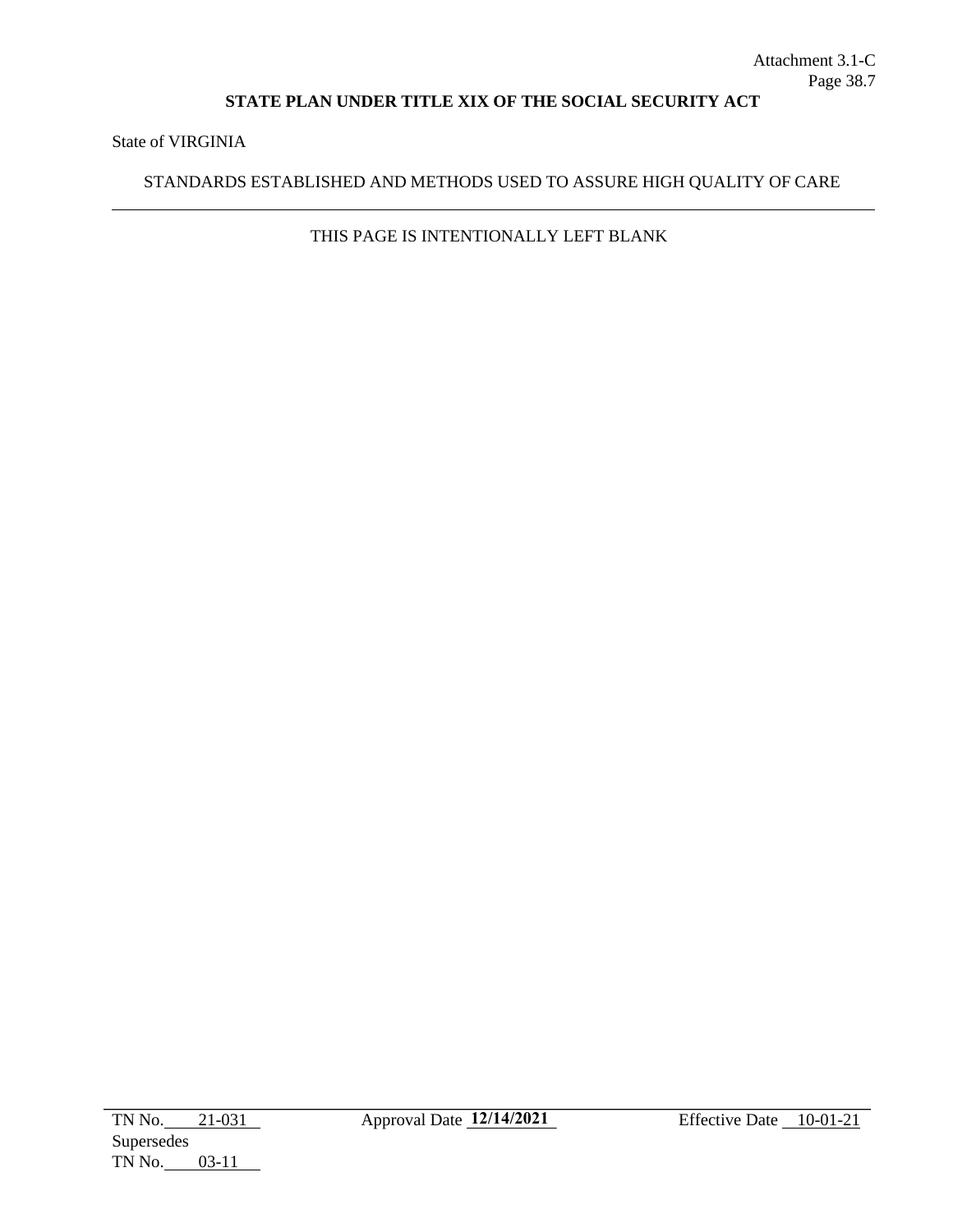State of VIRGINIA

## STANDARDS ESTABLISHED AND METHODS USED TO ASSURE HIGH QUALITY OF CARE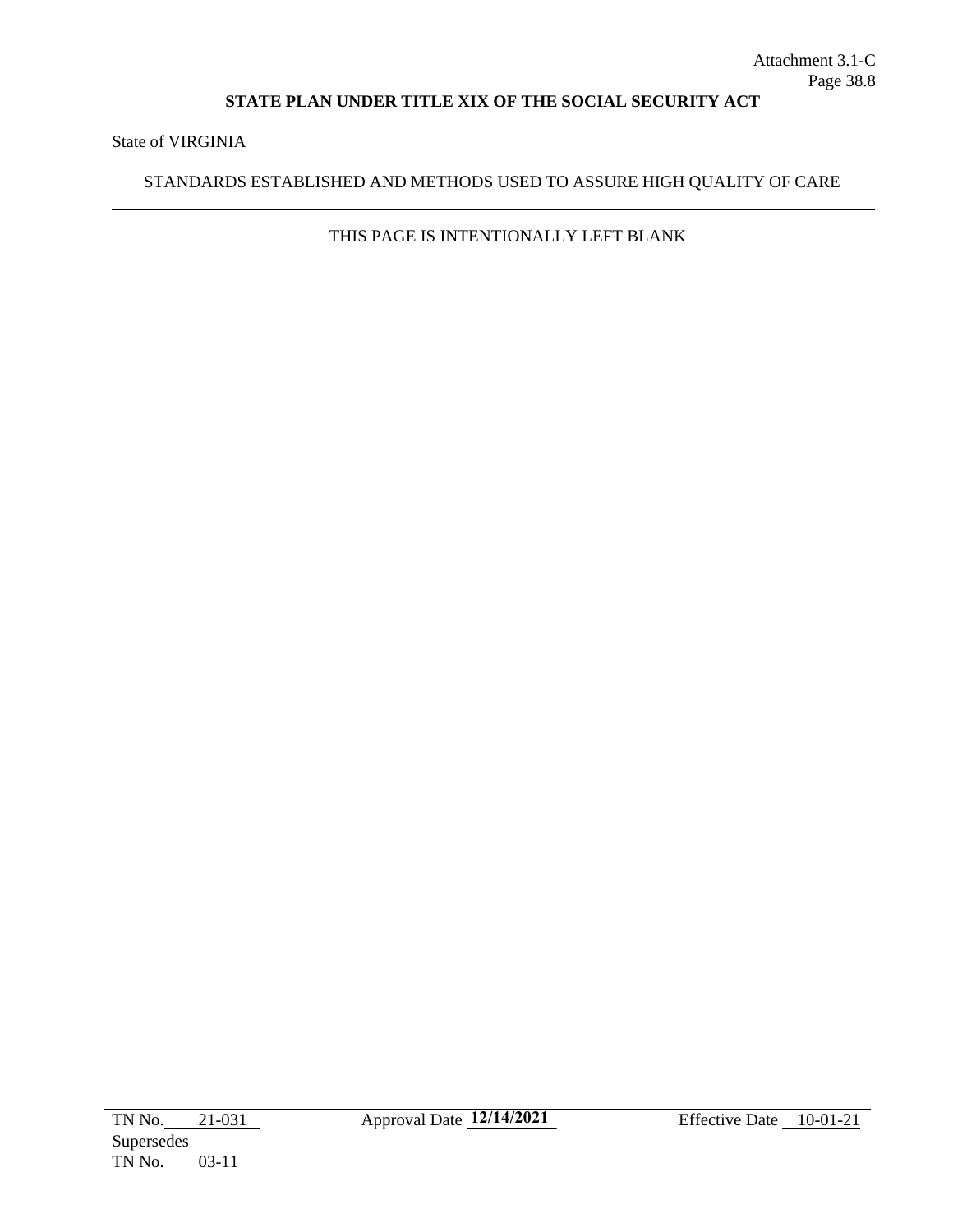State of VIRGINIA

## STANDARDS ESTABLISHED AND METHODS USED TO ASSURE HIGH QUALITY OF CARE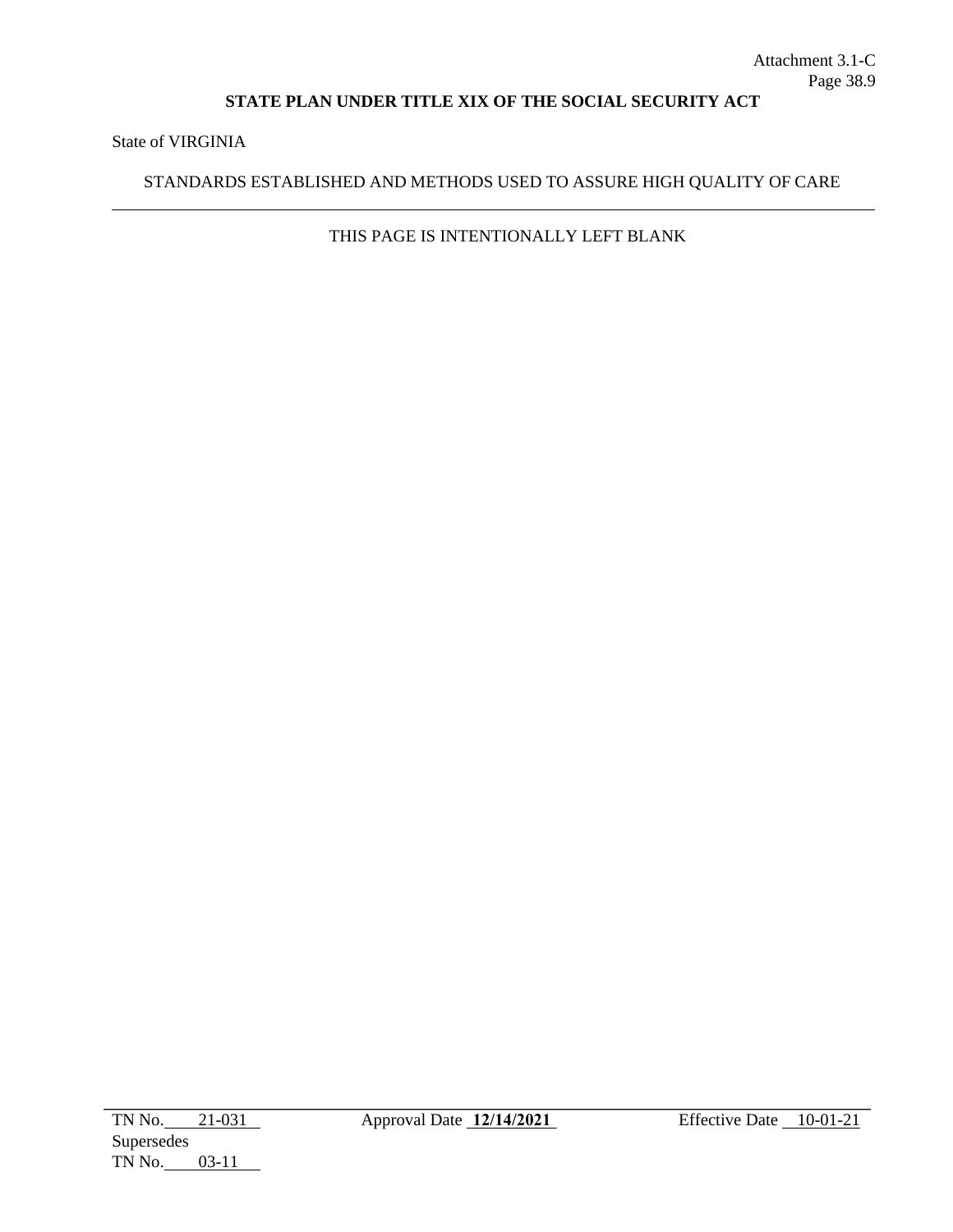State of VIRGINIA

## STANDARDS ESTABLISHED AND METHODS USED TO ASSURE HIGH QUALITY OF CARE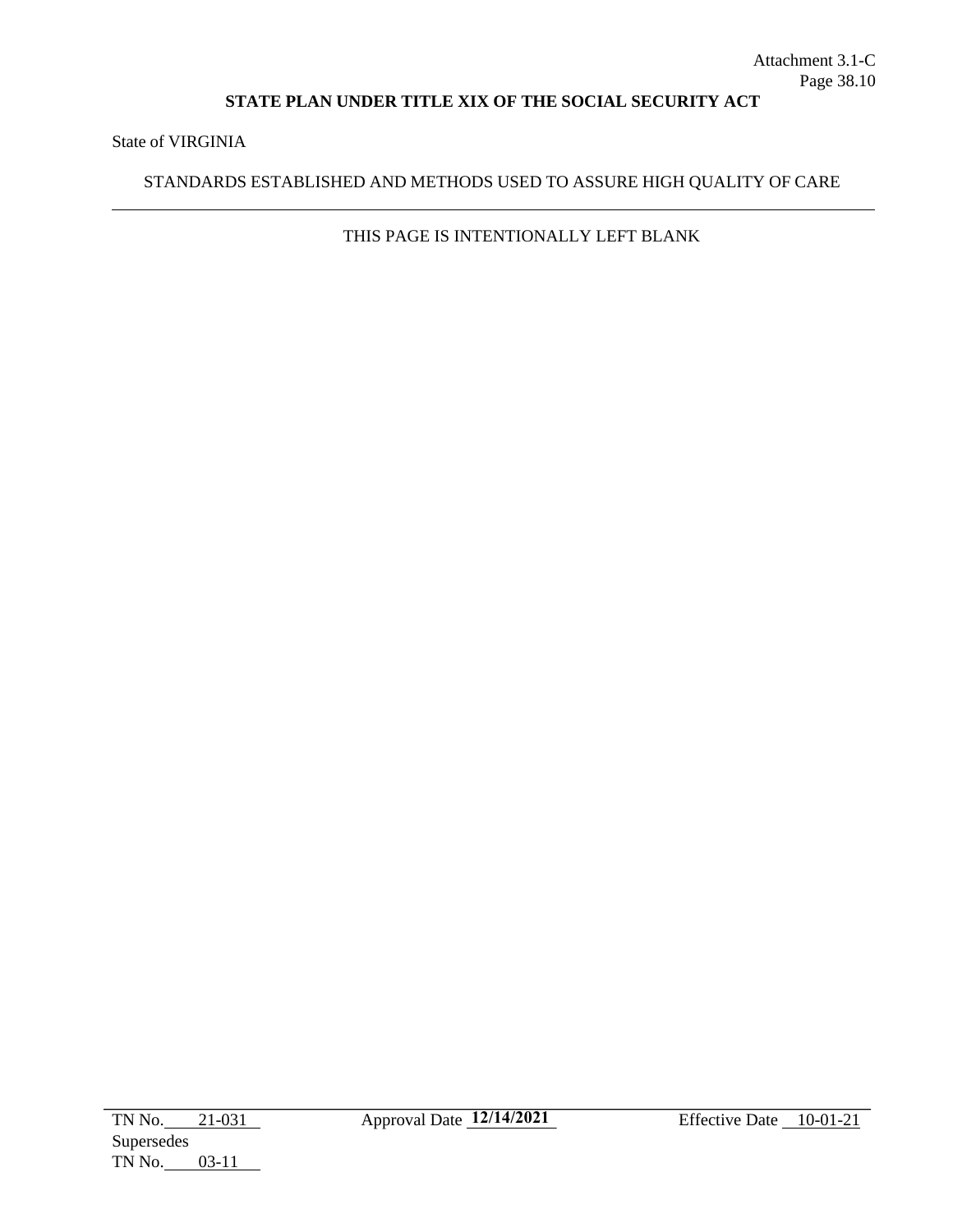State of VIRGINIA

## STANDARDS ESTABLISHED AND METHODS USED TO ASSURE HIGH QUALITY OF CARE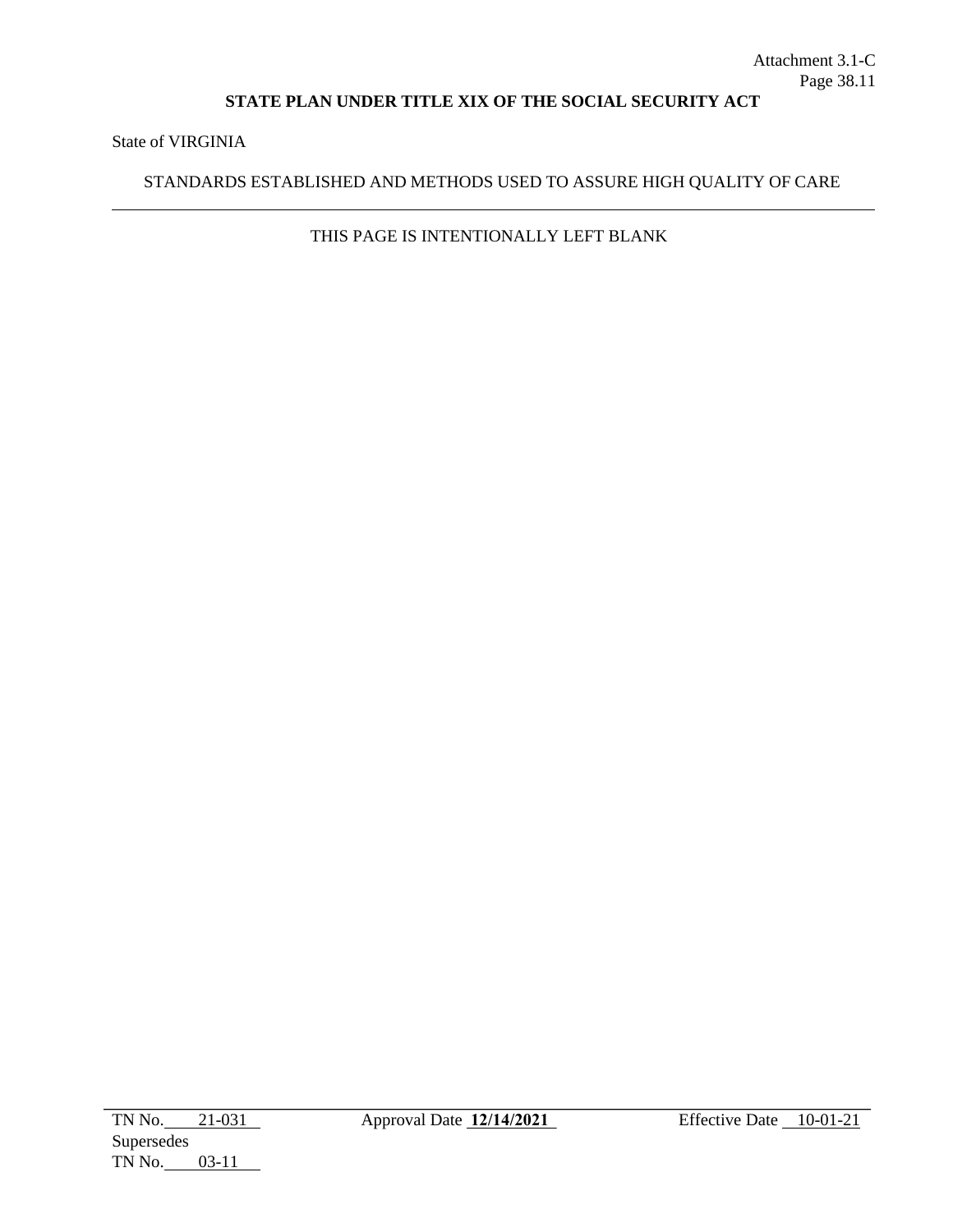State of VIRGINIA

## STANDARDS ESTABLISHED AND METHODS USED TO ASSURE HIGH QUALITY OF CARE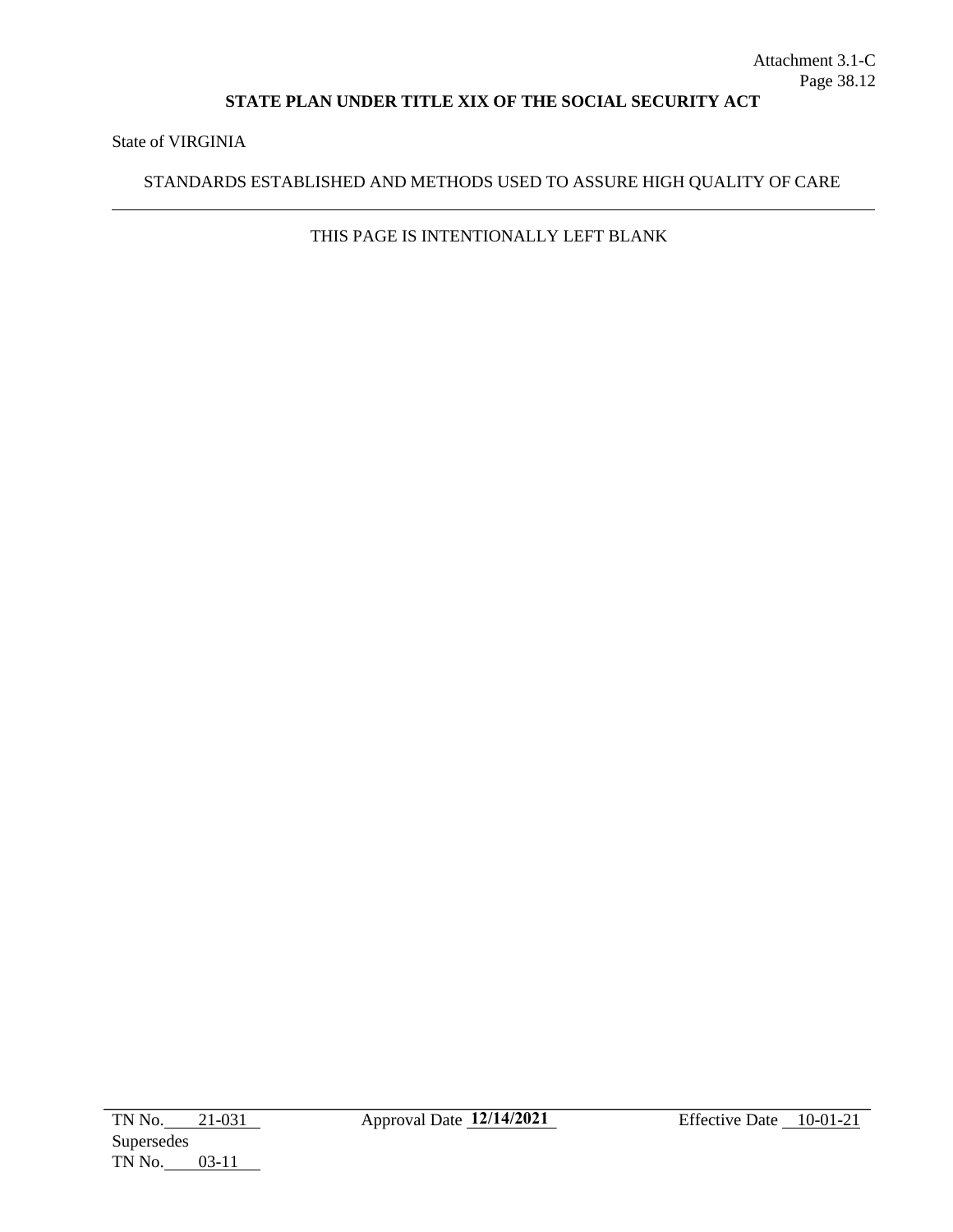State of VIRGINIA

## STANDARDS ESTABLISHED AND METHODS USED TO ASSURE HIGH QUALITY OF CARE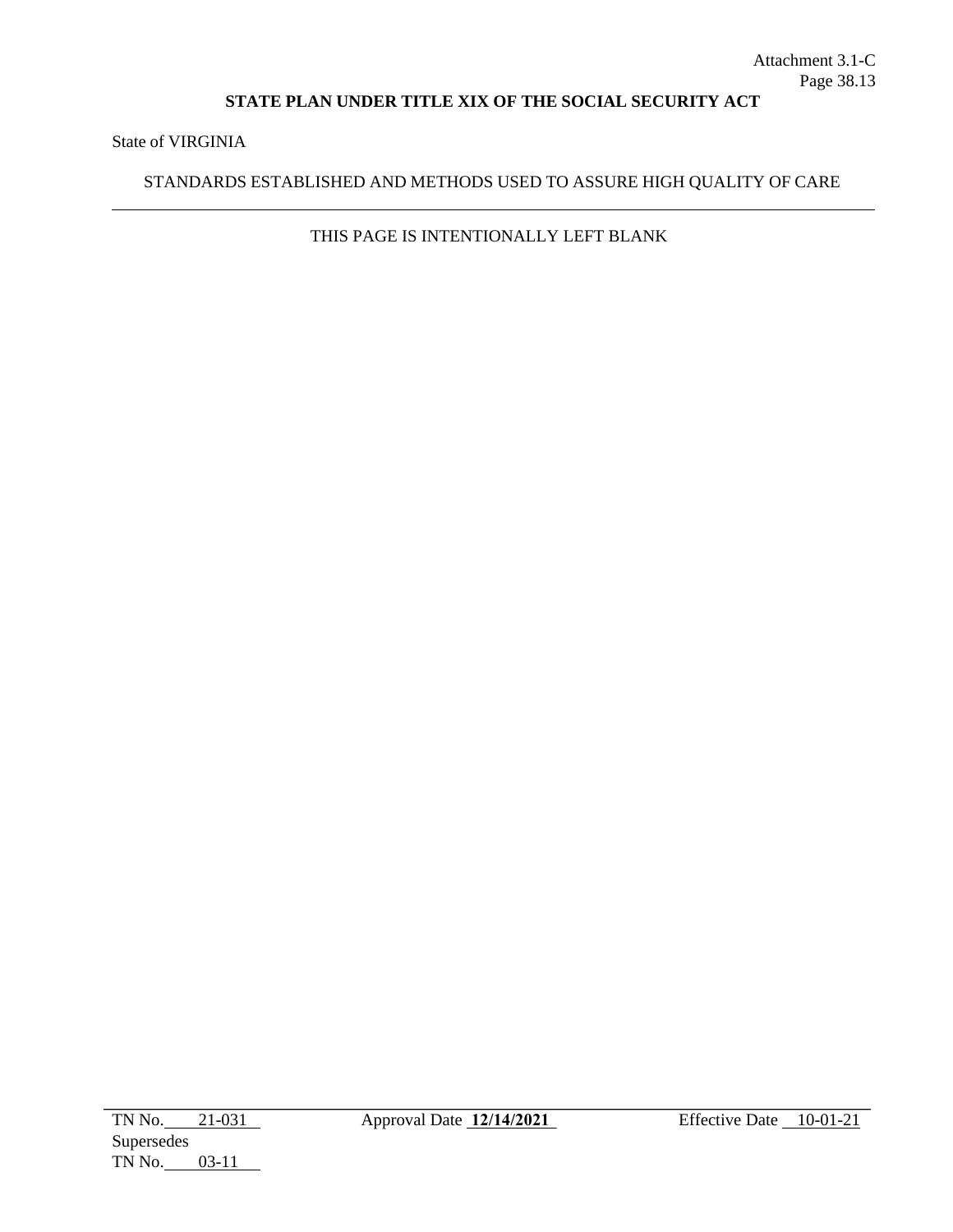State of VIRGINIA

## STANDARDS ESTABLISHED AND METHODS USED TO ASSURE HIGH QUALITY OF CARE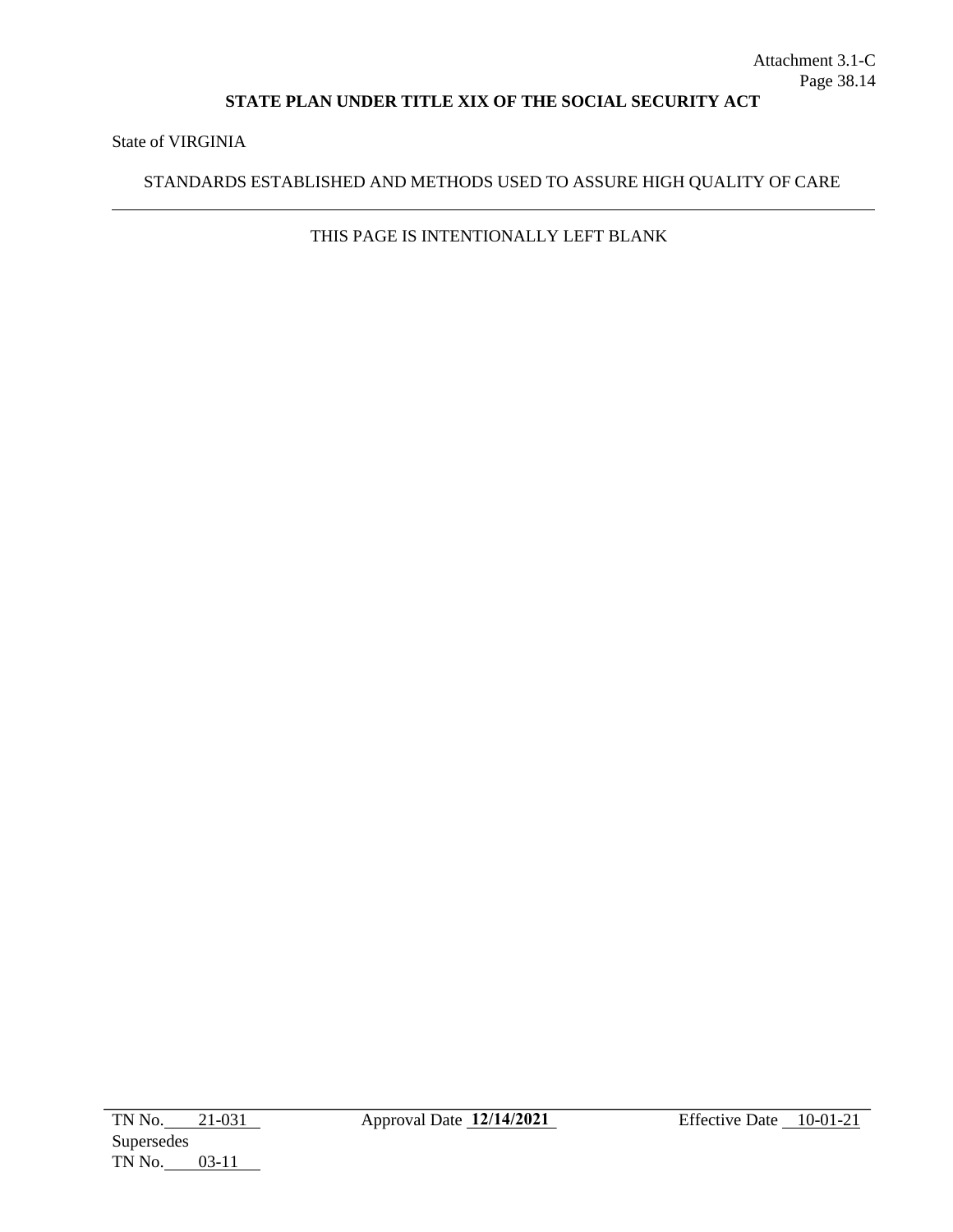State of VIRGINIA

## STANDARDS ESTABLISHED AND METHODS USED TO ASSURE HIGH QUALITY OF CARE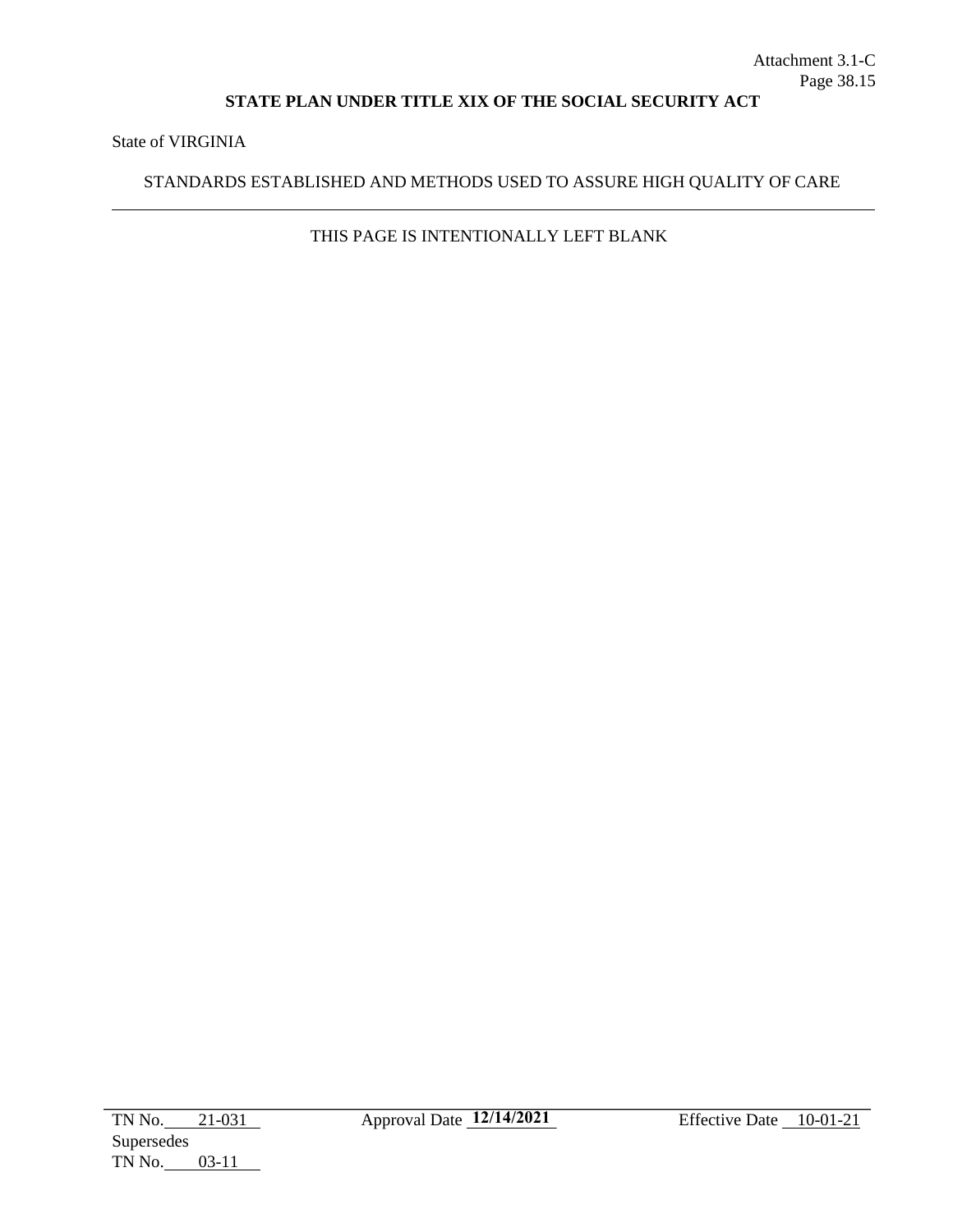State of VIRGINIA

## STANDARDS ESTABLISHED AND METHODS USED TO ASSURE HIGH QUALITY OF CARE